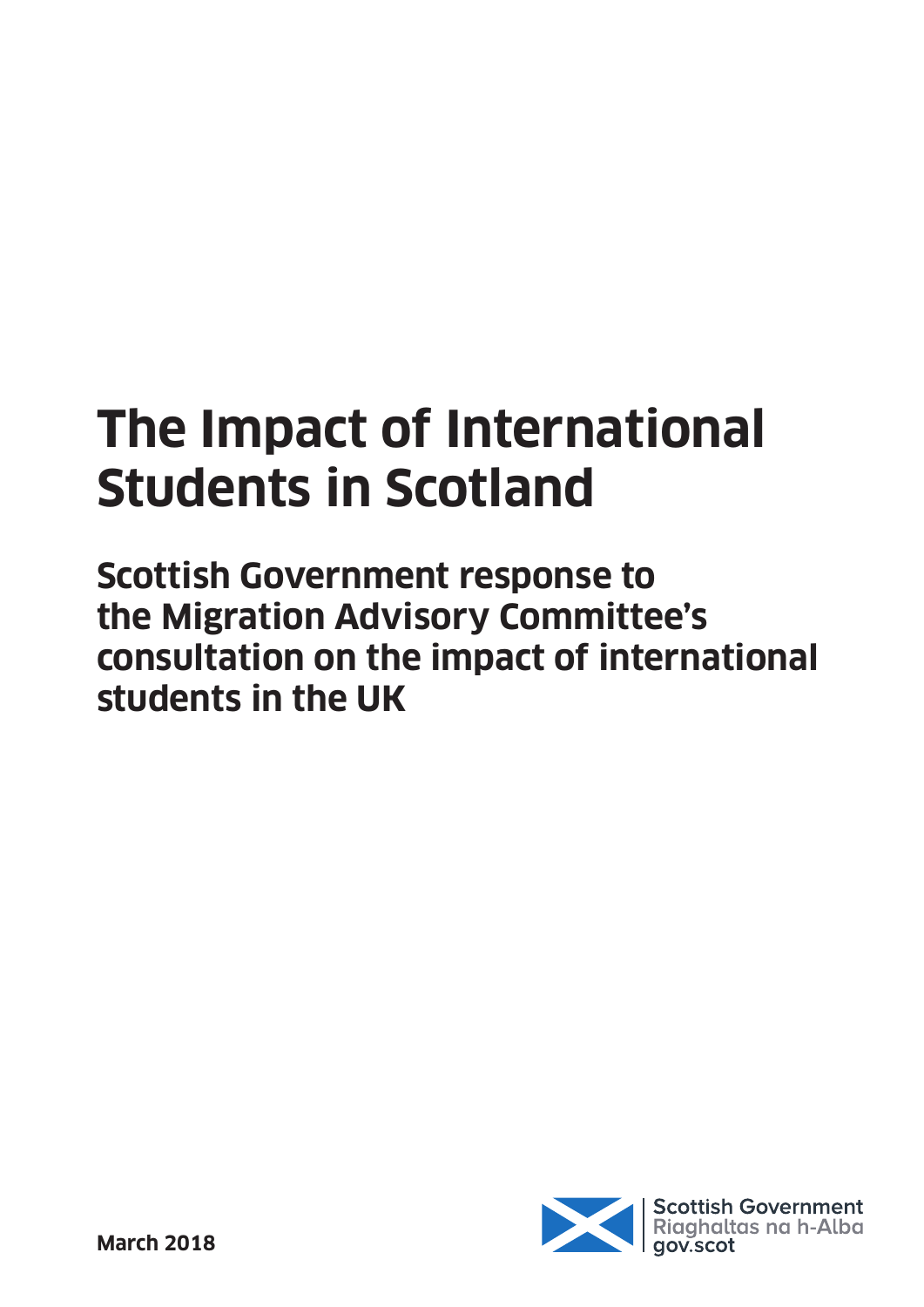## **CONTENTS**

| <b>MINISTERIAL FOREWORD</b>                                                                         | 3  |
|-----------------------------------------------------------------------------------------------------|----|
| <b>INTRODUCTION</b>                                                                                 | 4  |
| <b>CHAPTER ONE</b><br><b>INTERNATIONAL STUDENTS IN SCOTLAND</b>                                     | 6  |
| <b>CHAPTER TWO</b><br>DIRECT ECONOMIC IMPACT OF INTERNATIONAL STUDENTS                              | 11 |
| <b>CHAPTER THREE</b><br>EDUCATIONAL, SOCIAL AND CULTURAL IMPACT OF<br><b>INTERNATIONAL STUDENTS</b> | 16 |
| <b>CHAPTER FOUR</b><br><b>IMPACT ON PUBLIC SERVICES AND WIDER ECONOMY</b>                           | 18 |
| <b>CHAPTER FIVE</b><br><b>IMPACT ON THE LABOUR MARKET</b>                                           | 20 |
| <b>CONCLUSION</b>                                                                                   | 23 |
| <b>ANNEX</b>                                                                                        | 25 |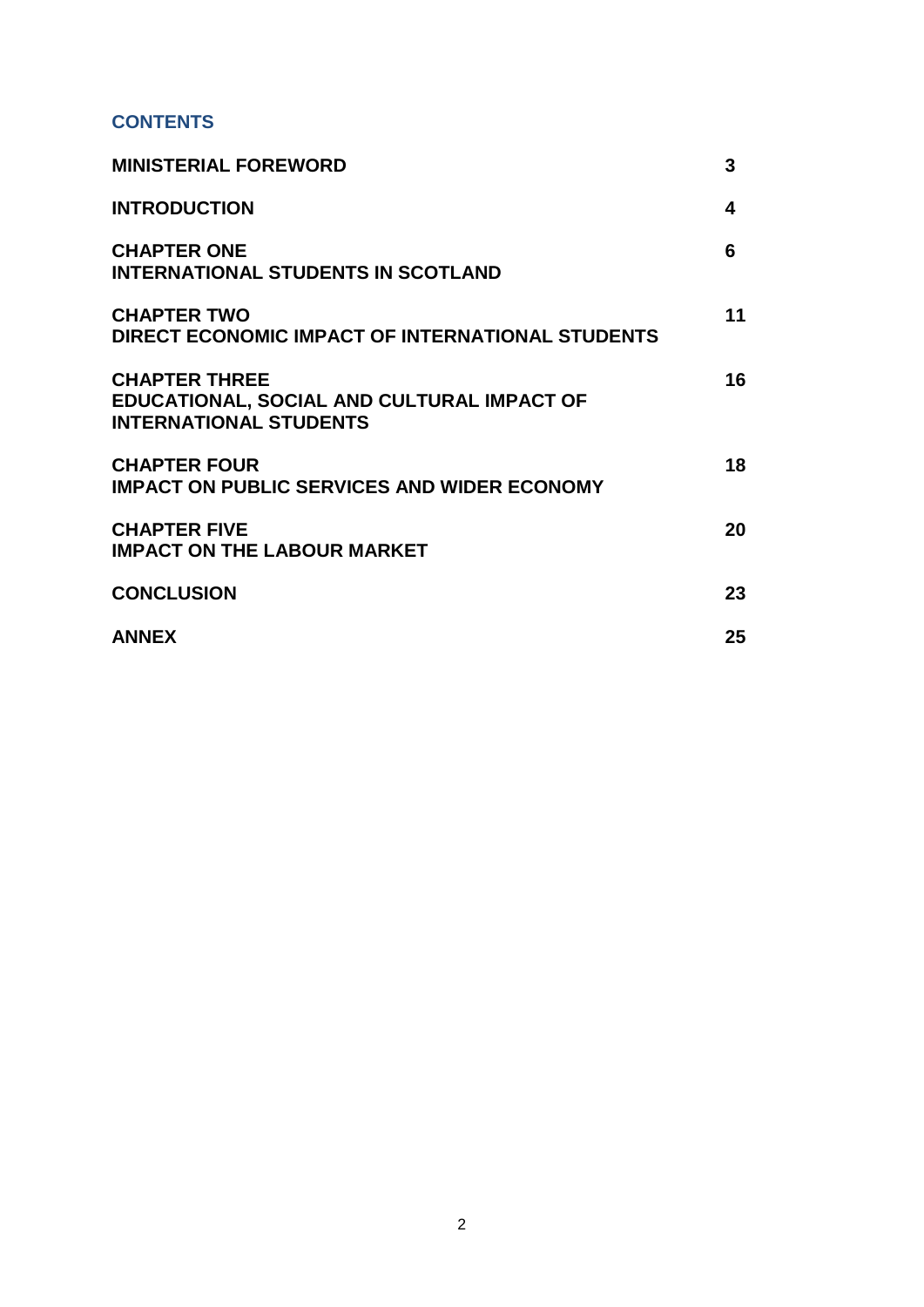#### **MINISTERIAL FOREWORD**



Scotland has always been an open and welcoming nation, and that welcome has been extended to the many people from around the world who choose to study, live, work and raise their families here. Their presence in our communities across the country has helped make Scotland the modern, dynamic nation it is today.

International students have an incredibly positive impact in Scotland. They make up almost a quarter of all students at our universities and make a significant financial and academic

contribution to our institutions. They bring important social, cultural and economic benefits to our society and add to the diversity of our communities, enriching the learning experience and supporting local businesses and jobs. Those that choose and are able to stay contribute valuable skills to our workforce and support the sustainable growth of our economy. Those who move elsewhere in the world become valuable friends and ambassadors of Scotland.

Additionally, international students are a potential source of long-term immigration. Scotland faces significant demographic challenges. There will be more deaths than births every year for the next 25 years. The profile of Scotland's population is ageing faster than that of the UK as a whole. Migration is projected to account for all of Scotland's population growth between 2016 and 2041. Attracting skilled people to live and work in Scotland is vital to the nation's economic and social health.

We therefore need an immigration system that recognises the particular needs of Scotland, especially the importance of being able to attract and retain international students. The implications of Brexit gives us huge cause for concern, as the potential loss of freedom of movement of people with EU Member States could severely undermine Scotland's ability to attract talented students from across Europe, reducing the economic benefits that they bring and compounding the demographic challenges that we face.

There is broad support across educational institutions, businesses and political parties in Scotland on the need for change in the UK Government's approach to international students to ensure that Scotland remains a welcoming place for talented and ambitious students from around the world.

The UK Government's refusal to consider the re-introduction of a meaningful poststudy work route are counter-productive to our aspirations. The evidence presented in this paper makes it clear that we should celebrate and encourage the presence of international students in our institutions and communities.

 $S$ SII

Shirley-Anne Somerville Minister for Further Education, Higher Education and Science March 2018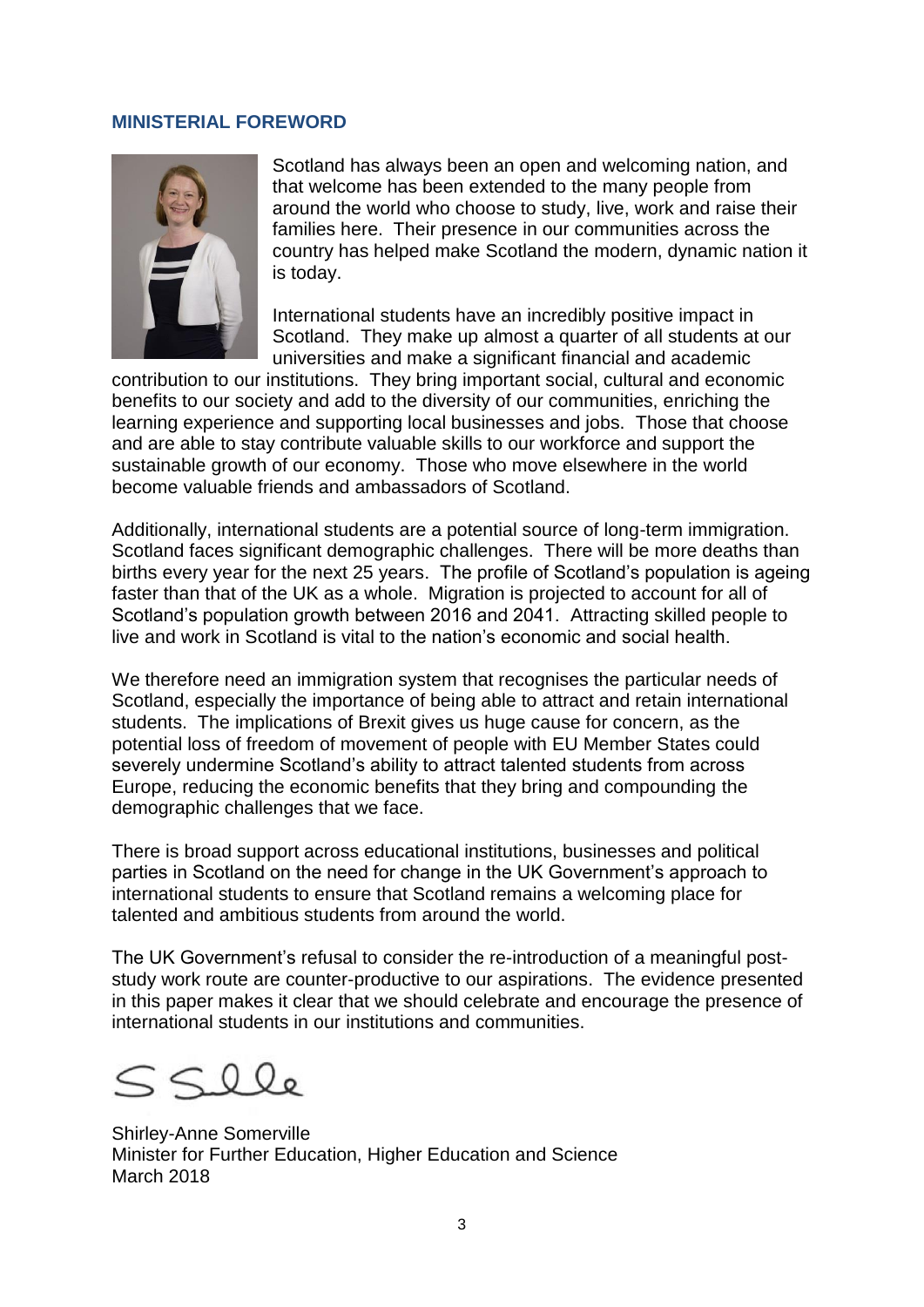## **INTRODUCTION**

## **Our position**

International students have an overwhelmingly positive impact on Scotland's economy and society. They play a vital role in making Scotland an outward-looking country, enhancing its skills base and building connections with the wider world. We extend a warm welcome to those coming to study in Scotland and hope that many will continue to choose to live here.

**International students make a valuable direct economic contribution to educational institutions**. The income from international students in higher education institutions, particularly tuition fees paid by students from outside the EU, has grown consistently and significantly in recent years, directly supporting employment at institutions and providing a valuable income stream to support a wide range of teaching and research activity.

**The benefits of international students to the wider economy are considerable**. Both EU and non-EU international students spend money on accommodation, travel and a wide range of other living and recreational expenses. This amounts to tens of thousands of pounds for each individual student, contributing hundreds of millions of pounds to the Scottish economy. This vastly outweighs the costs of providing public services such as healthcare and education for students and their dependents, as well as the cost to the Scottish Government of paying tuition fees for eligible EU students.

**International students support the range and quality of education provision in Scotland.** A multicultural, multinational learning environment is beneficial for all students who participate in it, raising cultural awareness and a global perspective among domestic students. These skills are valued by business. The recruitment of international students also allows educational institutions to exploit economies of scale and support the viability of some courses, particularly in some science, technology and engineering-related disciplines, ensuring that they remain available for domestic students to study.

**International students support Scotland's reputation and visibility overseas.** Graduates from Scottish institutions who move overseas take with them an awareness of and affection for Scotland, along with contacts and connections that may be of value in their future careers. This network is reinforced and sustained by institutions' own alumni engagement activity, bringing both direct benefits to the institutions and broader benefits to Scotland's international economic, social and cultural connections.

**International students are a potentially valuable longer-term resource for Scotland's workforce.** Inward migration is essential for the Scottish economy given the demographic challenges that Scotland faces. International students represent a future pool of talented individuals who can be drawn into the workforce. Scotland currently does well in attracting students to Scottish institutions. But in the face of increasing competition from other countries for the best global talent, the UK's immigration system has to be improved to allow Scotland to retain students after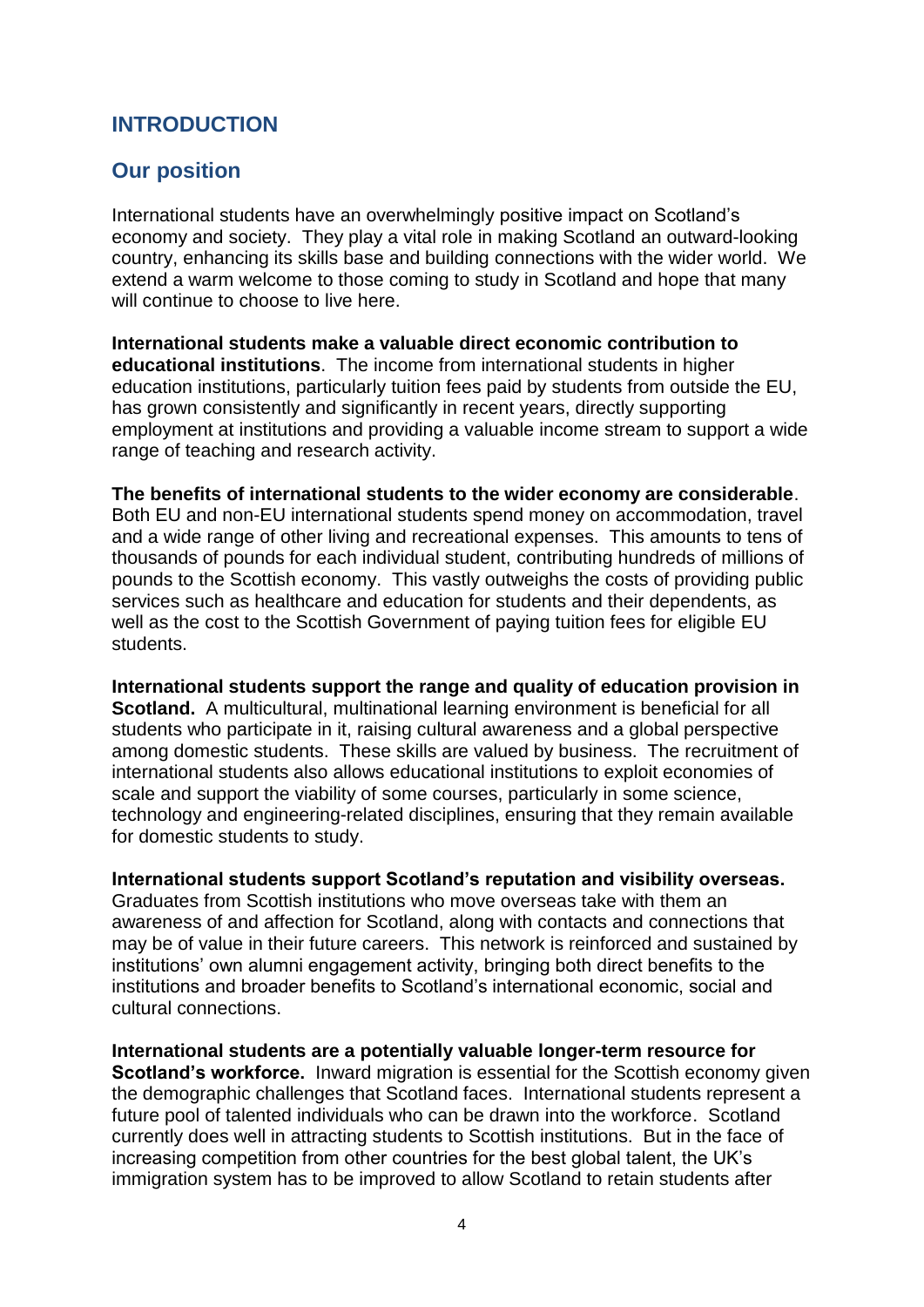graduation and draw them into the workforce, through an inclusive migration system which includes a post study work offer that meets Scotland's needs.

## **About this paper**

This paper sets out the Scottish Government's response to the call for evidence launched by the UK Migration Advisory Committee (MAC) on the impacts of international students in the UK.

This paper follows the themes set out in the call for evidence:

- **Chapter one** describes the profile of the international student body in Scotland.
- **Chapter two** provides information about the direct economic impact of international students in terms of student fees, loan arrangements, support for employment in educational institutions and spending by migrant students in the wider economy.
- **Chapter three** assesses the educational, social and cultural impact of migrant students on Scotland. This includes the effect on the teaching and learning experience in educational institutions; the impact on educational opportunities to UK students; and the contribution of international students to social and cultural life in educational institutions and wider society.
- **Chapter four** considers the impact of migrant students on the provision of public services such as housing, transport and health. It also examines their effect on tourism and other aspects of the economy beyond education.
- **Chapter five** looks at the role of migrant students in the labour market.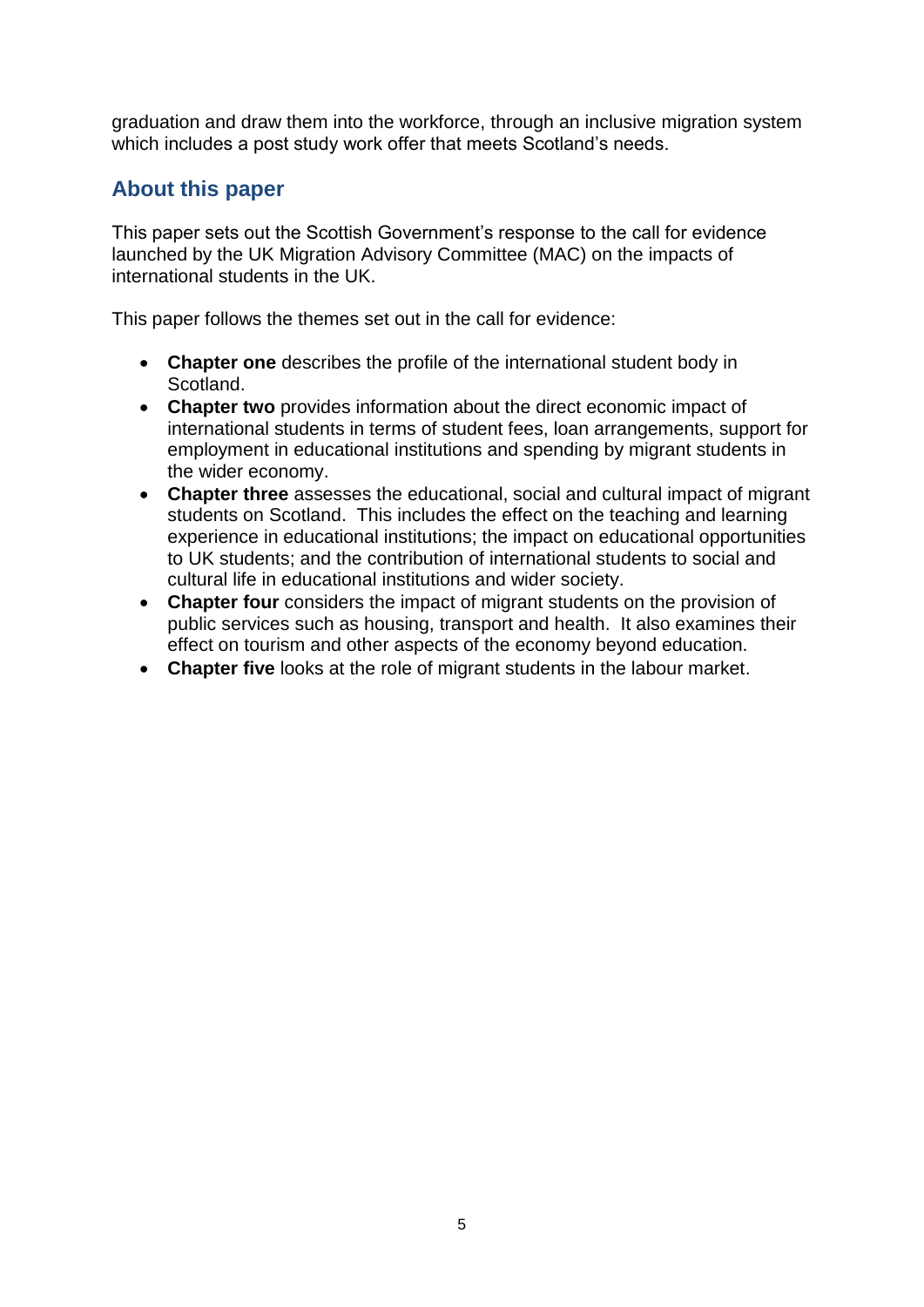## **CHAPTER ONE – INTERNATIONAL STUDENTS IN SCOTLAND**

## **International students at Scotland's Higher Education Institutes (HEIs)**

Scotland is highly successful, compared to the UK and internationally, in attracting international students to study at Scottish higher education institutions. The latest available data suggests that international students account for 22% of students at Scottish higher education institutions (HEIs) compared to 19% of students studying in HEIs across the UK as a whole. International students account for 19% of international students in England, 16% in Wales, and 10% in Northern Ireland. The proportion of non-UK students enrolled in HEIs has remained relatively constant over the past five years, with non-UK students consistently making up 2-3% more of student enrolments in Scottish HEIs than across the UK as a whole.

Of the 241,935 students enrolled in Scottish HEIs in 2016-17 (both undergraduate and postgraduate), 189,630 (78%) were UK domiciled, 31,045 (13%) were non-EU domiciled and 21,245 (9%) were EU (non-UK) domiciled.

|                  | <b>UK Students</b> |                                            | <b>International Students</b> |                                            |  |  |
|------------------|--------------------|--------------------------------------------|-------------------------------|--------------------------------------------|--|--|
|                  | <b>Number</b>      | % of total<br>number of<br><b>students</b> | <b>Number</b>                 | % of total<br>number of<br><b>students</b> |  |  |
| Scotland         | 189,630            | 78%                                        | 52,290                        | 22%                                        |  |  |
| England          | 1,528,030          | 81%                                        | 363,585                       | 19%                                        |  |  |
| <b>Wales</b>     | 108,190            | 84%                                        | 21,205                        | 16%                                        |  |  |
| Northern Ireland | 49,275             | 90%                                        | 5,295                         | 10%                                        |  |  |
| UK               | 1,875,125          | 81%                                        | 442,375                       | 19%                                        |  |  |

#### **Student enrolments on HE courses in UK HEIs by domicile, 2016-17 1**

<sup>-&</sup>lt;br><sup>1</sup> https://www.hesa.ac.uk/data-and-analysis/students</u>. Numbers rounded to nearest 5.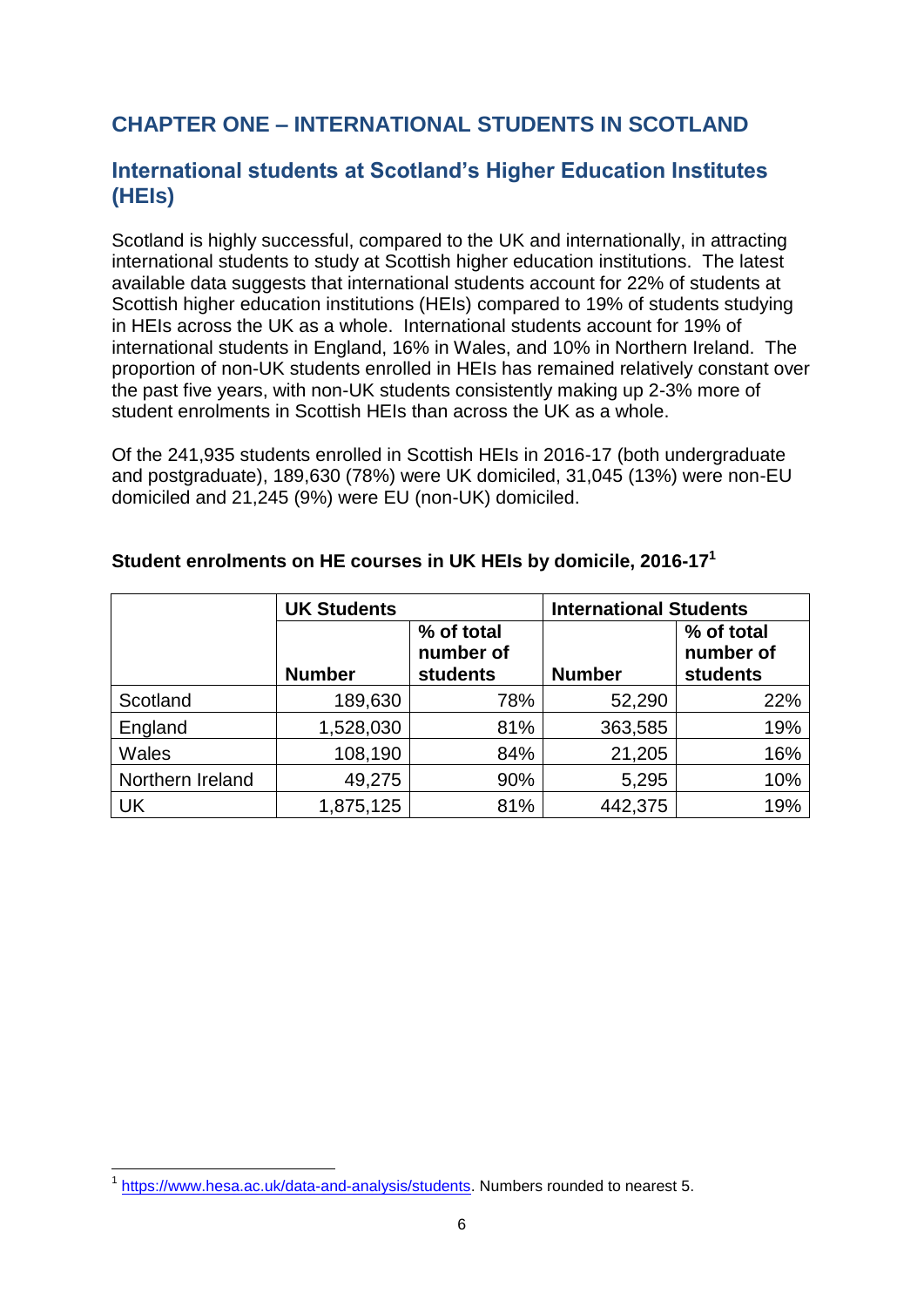|                 | 2012-13   | 2013-14   | 2014-15   | 2015-16   | 2016-17   |
|-----------------|-----------|-----------|-----------|-----------|-----------|
| <b>All UKs</b>  |           |           |           |           |           |
| <b>Total UK</b> | 1,915,150 | 1,863,860 | 1,829,195 | 1,842,315 | 1,875,125 |
| EU              | 125,330   | 125,300   | 124,575   | 127,440   | 134,835   |
| non-EU          | 299,990   | 310,195   | 312,010   | 310,575   | 307,540   |
| Total           |           |           |           |           |           |
| Non-UK          | 425,320   | 435,495   | 436,585   | 438,010   | 442,375   |
| Total           | 2,340,470 | 2,299,355 | 2,266,075 | 2,280,830 | 2,317,880 |
| $%$ non-        | 18%       | 19%       | 19%       | 19%       | 19%       |
| UK              |           |           |           |           |           |
| <b>Scotland</b> |           |           |           |           |           |
| <b>Total UK</b> | 184,005   | 182,445   | 182,545   | 184,630   | 189,630   |
| EU              | 18,640    | 19,750    | 20,805    | 20,945    | 21,245    |
| non-EU          | 28,305    | 28,610    | 29,210    | 29,980    | 31,045    |
| Total           |           |           |           |           |           |
| Non-UK          | 46,945    | 48,360    | 50,010    | 50,925    | 52,290    |
| Total           | 230,950   | 230,805   | 232,570   | 235,565   | 241,935   |
| $%$ non-        | 20%       | 21%       | 22%       | 22%       | 22%       |
| UK              |           |           |           |           |           |

#### **Student enrolments on HE courses in UK HEIs by domicile, 2012-13 to 2016-17<sup>2</sup>**

Whilst international students are attracted to study in Scotland at both an undergraduate and postgraduate level, they are much more prevalent in postgraduate courses. In 2016-17, international (both EU and non-EU domiciled) students accounted for 58% of students on full-time postgraduate courses in Scottish HEIs and 19% of students on full-time undergraduate courses.

Scotland attracts a high proportion of international students relative to other OECD countries.  $3 \text{ In } 2014$ , Scotland ranked second (21.5%), behind Luxembourg (44%), out of the OECD countries for which data was available. The UK ranked fifth (18%), closely followed by Switzerland (17%). New Zealand was ranked third (19%), and Australia was ranked fourth (18%).

 $\overline{\phantom{a}}$ <sup>2</sup> [https://www.hesa.ac.uk/data-and-analysis/students.](https://www.hesa.ac.uk/data-and-analysis/students) Numbers rounded to nearest 5.

<sup>&</sup>lt;sup>3</sup> OECD Education at a Glance 2016, Indicator C4.1 [http://www.oecd.org/edu/education-at-a-glance-](http://www.oecd.org/edu/education-at-a-glance-19991487.htm)[19991487.htm](http://www.oecd.org/edu/education-at-a-glance-19991487.htm) Whilst the publication only provides data for the UK as a whole, it is possible to provide an estimate of Scotland's international performance by combining HESA data for Scotland on the percentage of international students studying at Scottish HEIs (at both undergraduate and postgraduate level) in 2014/15 with OECD data for the other countries. It should be noted that these two data sets are not directly equivalent, however when comparing the figure for the UK across the two data sets there is only a difference of 0.5 percentage points suggesting that the two sources are broadly comparable.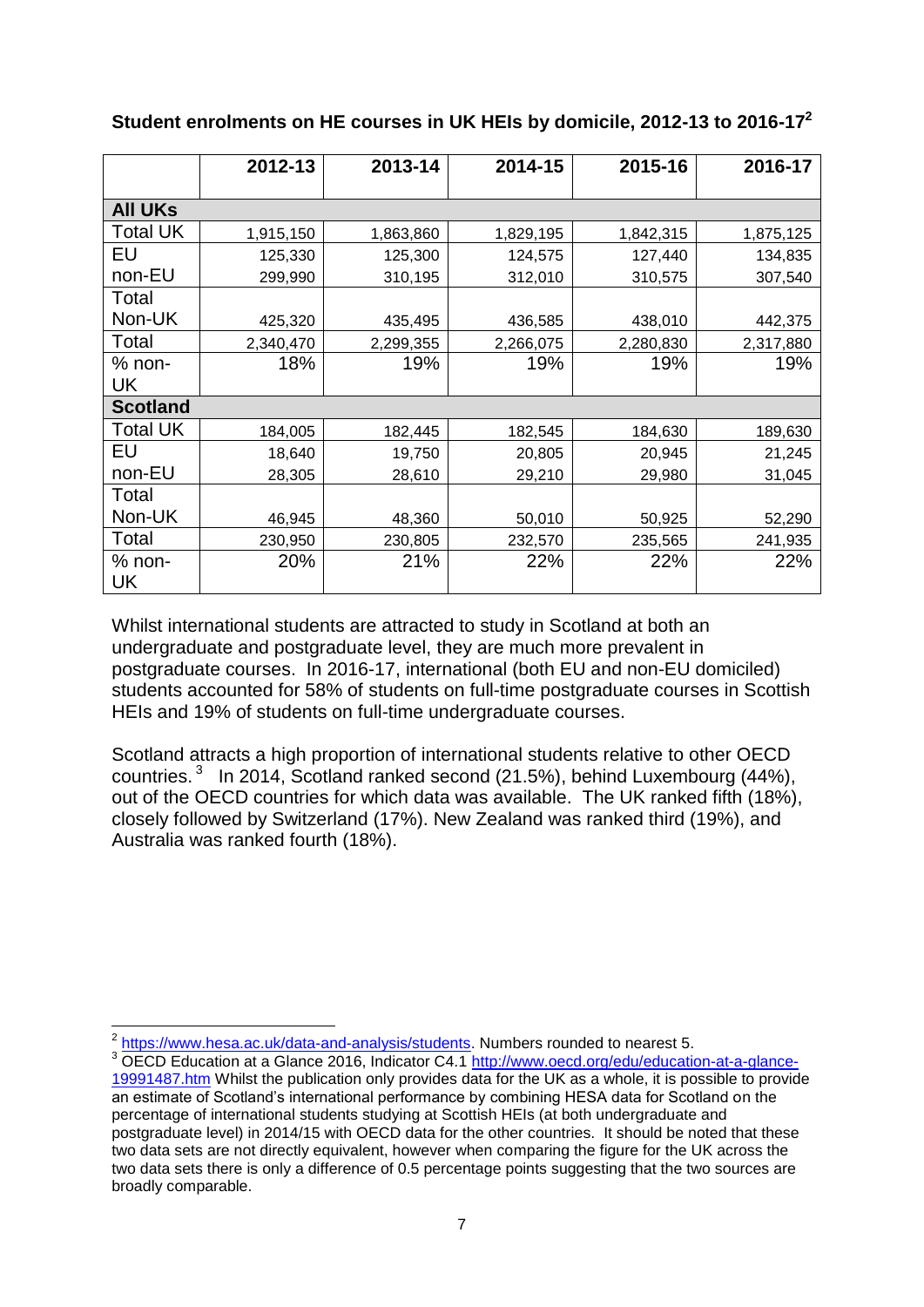| <b>Mode</b>      | Level         | <b>EU</b> | <b>Non-EU</b> | <b>UK</b> | All     |
|------------------|---------------|-----------|---------------|-----------|---------|
|                  | Postgraduate  | 15%       | 43%           | 42%       | 36,495  |
| <b>Full-time</b> | Undergraduate | 10%       | 9%            | 82%       | 147,300 |
|                  | Total         | 11%       | 15%           | 74%       | 183,795 |
| <b>Part-time</b> | Postgraduate  | 5%        | 7%            | 88%       | 22,330  |
|                  | Undergraduate | 2%        | 3%            | 95%       | 35,805  |
|                  | Total         | 3%        | 5%            | 92%       | 58,140  |
| All              | Total         | 9%        | 13%           | 78%       | 241,935 |

**Students at Scottish HEIs split by mode of mode of attendance, level of study & domicile, 2016-17<sup>4</sup>**

## **EU students at higher education institutions**

International students as a whole make up a higher proportion of the student body in Scottish HEIs (22%) than they do for the UK as a whole (19%). However, a larger proportion of international students in Scotland are from within the EU than is the case for the rest of the UK. This may be a consequence of the different arrangements for tuition fees for EU students in Scotland compared to elsewhere in the UK, as discussed in chapter two of this paper.

Of those students studying at Scottish HEIs from within the EU, the countries with the highest proportion of students were Germany (5% of the total number of both EU and non-EU international students), Ireland (4%), France (4%), Italy (3%), Greece (3%) and Bulgaria (3%).

| <b>Country of origin</b> | <b>Number of students</b> | % of non-UK<br>student total |
|--------------------------|---------------------------|------------------------------|
| Germany                  | 2,805                     | 5%                           |
| Ireland                  | 1,880                     | 4%                           |
| France                   | 1,850                     | 4%                           |
| Italy                    | 1,830                     | 3%                           |
| Greece                   | 1,540                     | 3%                           |
| <b>Bulgaria</b>          | 1,335                     | 3%                           |
| Spain                    | 1,250                     | 2%                           |
| Poland                   | 960                       | 2%                           |
| Finland                  | 825                       | 2%                           |
| Sweden                   | 820                       | 2%                           |

#### **Non-UK EU student enrolments in Scottish HEIs – top ten sending countries 2016-17<sup>5</sup>**

UCAS data shows that the number of non-UK EU-domiciled students applying to Scottish HEIs in the 2017 cycle decreased by 3.7% compared to the previous year, decreasing by 730 applicants to 19,090. This compares to the number of non-UK

 4 [https://www.hesa.ac.uk/data-and-analysis/students.](https://www.hesa.ac.uk/data-and-analysis/students) Numbers rounded to nearest 5.

<sup>&</sup>lt;sup>5</sup> [https://www.hesa.ac.uk/news/11-01-2018/sfr247-higher-education-student-statistics/location.](https://www.hesa.ac.uk/news/11-01-2018/sfr247-higher-education-student-statistics/location)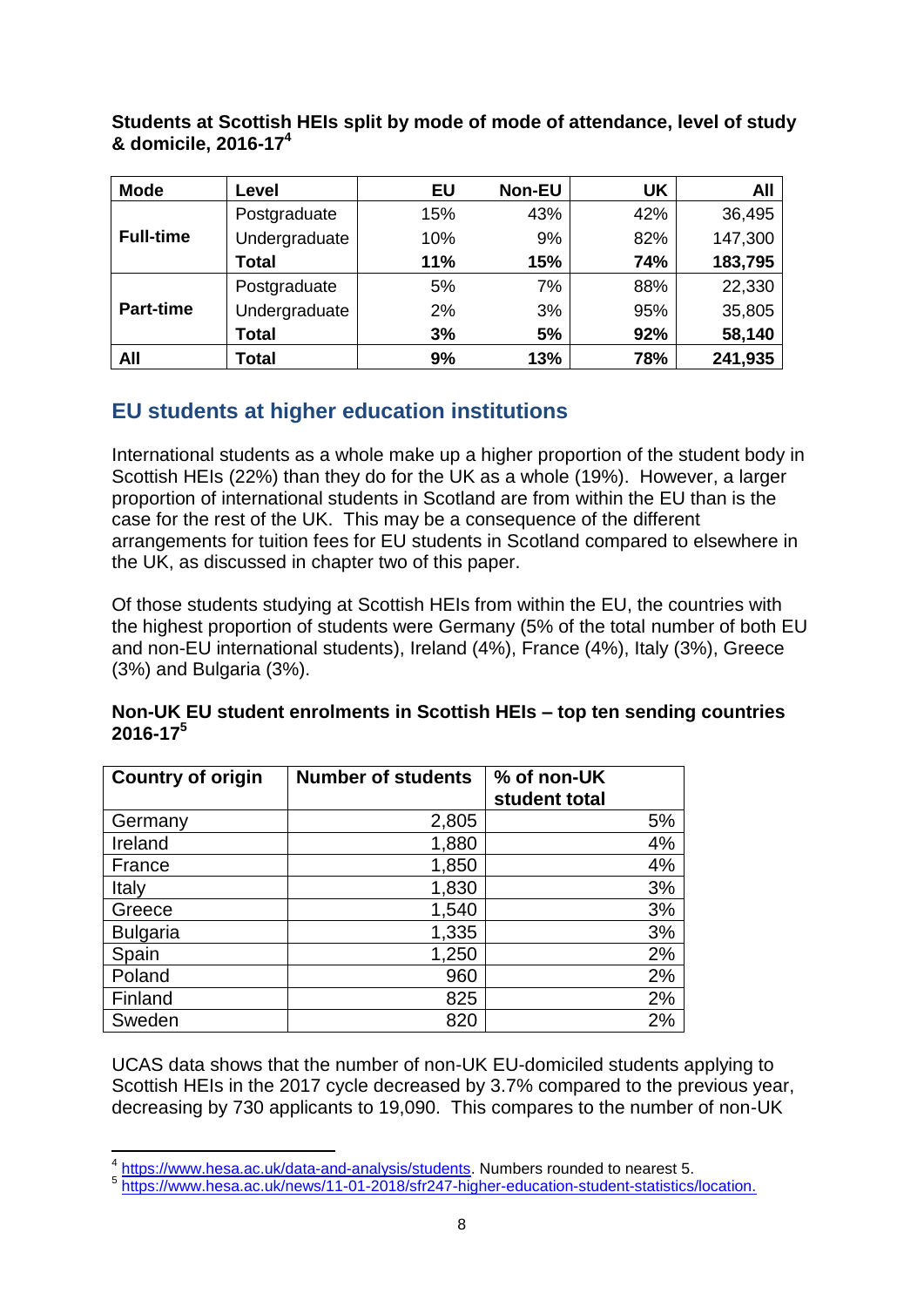EU-domiciled students applying to English HEIs decreasing by 5.1% compared to the previous year, decreasing by 2,250 applicants to 42,080.

The number of non-UK EU-domiciled applicants who were accepted by Scottish HEIs in 2017 decreased by 10% (470 students) from 4,650 to 4,175, although this follows an increase to a record high the previous year. The number of non-UK EUdomiciled applicants accepted by English HEIs decreased by 1 per cent (270 students) from 24,840 to 24,565.

The decline in applications and acceptances from EU students to study in Scotland broadly coincides with the timing of the EU referendum and the beginning of the UK Government process to withdraw from the European Union.

## **Non-EU students at higher education institutions**

Of those students from outwith the EU, the countries with the highest proportion of students were China (16% of all EU and non-EU international students), the United States (9%), India (3%) and Malaysia (3%).

| <b>Country of origin</b> | <b>Number of students</b> | % of non-UK<br>student total |
|--------------------------|---------------------------|------------------------------|
| China (exc. Hong         | 8,475                     | 16%                          |
| Kong)                    |                           |                              |
| <b>United States</b>     | 4,480                     | 9%                           |
| India                    | 1,425                     | 3%                           |
| Malaysia                 | 1,415                     | 3%                           |
| Nigeria                  | 1,265                     | 2%                           |
| Canada                   | 1,055                     | 2%                           |
| Hong Kong                | 940                       | 2%                           |
| Saudi Arabia             | 760                       | 1%                           |
| Norway                   | 700                       | 1%                           |
| Singapore                | 670                       | 1%                           |

#### **Non-EU student enrolments in Scottish HEIs – top ten sending countries, 2016/17<sup>6</sup>**

## **International students at Scotland's colleges**

The number of students at Scotland's colleges whose home area prior to study was overseas (both EU and non-EU) has been consistently fairly small, representing around 1% of all students. While there may be a sizeable number of students from other countries already living in Scotland who attend a college, we cannot be certain that the opportunity to study is the primary reason for them to choose to live in Scotland.

<sup>-&</sup>lt;br><sup>6</sup> <https://www.hesa.ac.uk/news/11-01-2018/sfr247-higher-education-student-statistics/location>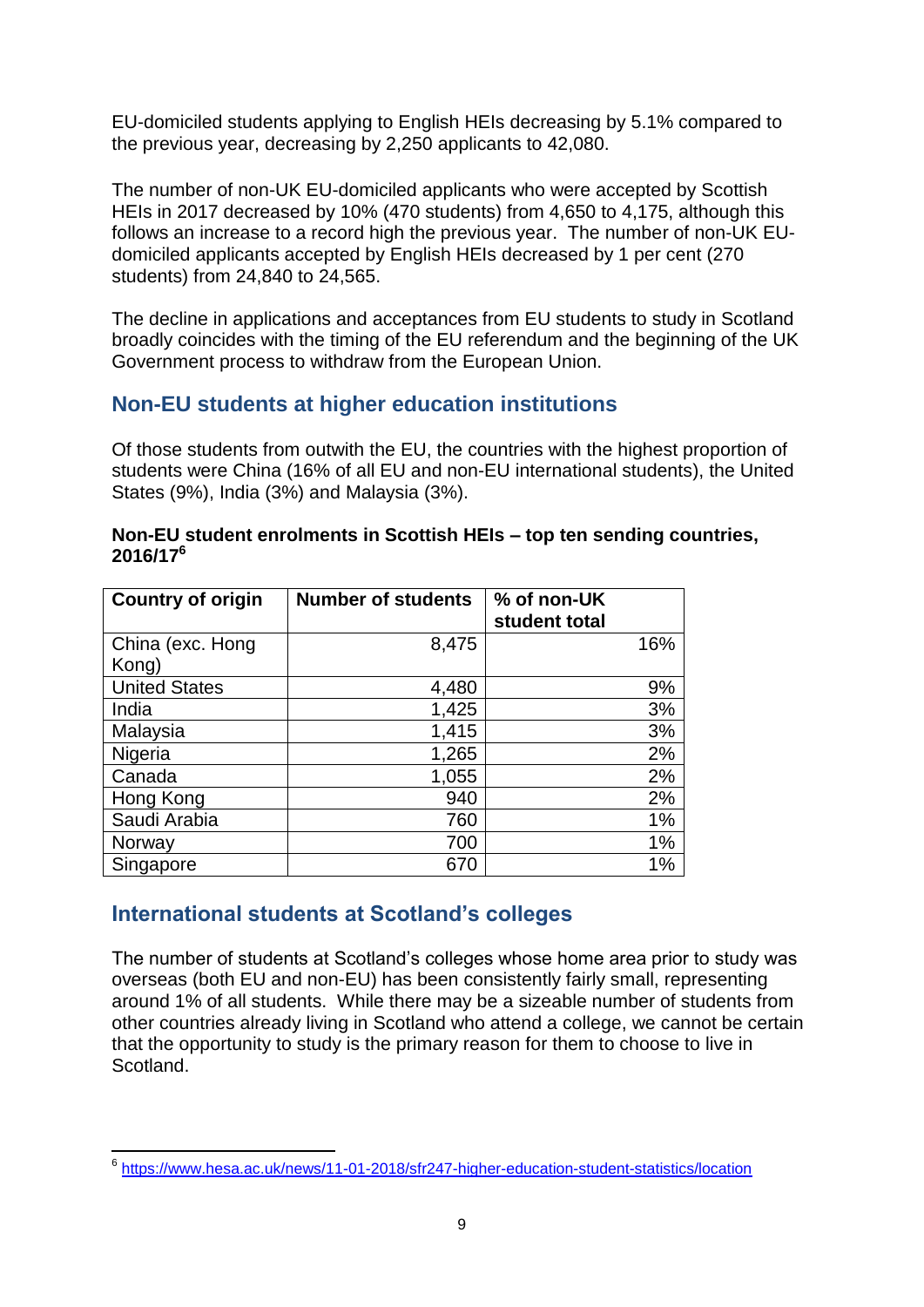| <b>Domicile</b>    | 2011-12                 | 2012-13                 | 2013-14                 | 2014-15                 | 2015-16                 | 2016-17                 |
|--------------------|-------------------------|-------------------------|-------------------------|-------------------------|-------------------------|-------------------------|
| UK<br>EU<br>Non-EU | 317,975<br>760<br>1,911 | 295,025<br>682<br>1,879 | 297,390<br>565<br>1,873 | 294,414<br>469<br>2,128 | 278,575<br>487<br>1,987 | 289,959<br>510<br>1,339 |
|                    |                         |                         |                         |                         |                         |                         |
| Total non-         |                         |                         |                         |                         |                         |                         |
| <b>UK</b>          | 2,671                   | 2,561                   | 2,438                   | 2,597                   | 2,474                   | 1,849                   |
| Total              | 320,646                 | 297,586                 | 299,828                 | 297,011                 | 281,054                 | 291,843                 |
| % Non-UK           | 1%                      | 1%                      | 1%                      | 1%                      | 1%                      | 1%                      |

**Enrolments at Scotland's colleges, by student's home area prior to study, 2011-12 to 2015-16<sup>7</sup>**

**While the number of international students at Scotland's colleges is low, the data shows that international students make up a larger share of the student body in Scottish HEIs than they do for the UK as a whole, and that students from other EU countries account for a larger proportion of all international students than for the UK overall. This suggests that the economic contribution of international students at HEIs, particularly EU students, will be greater and the impact of the policies that affect them will be felt more acutely in Scotland than elsewhere in the UK.**

 7 Scottish Funding Council Infact database,<https://stats.sfc.ac.uk/infact/>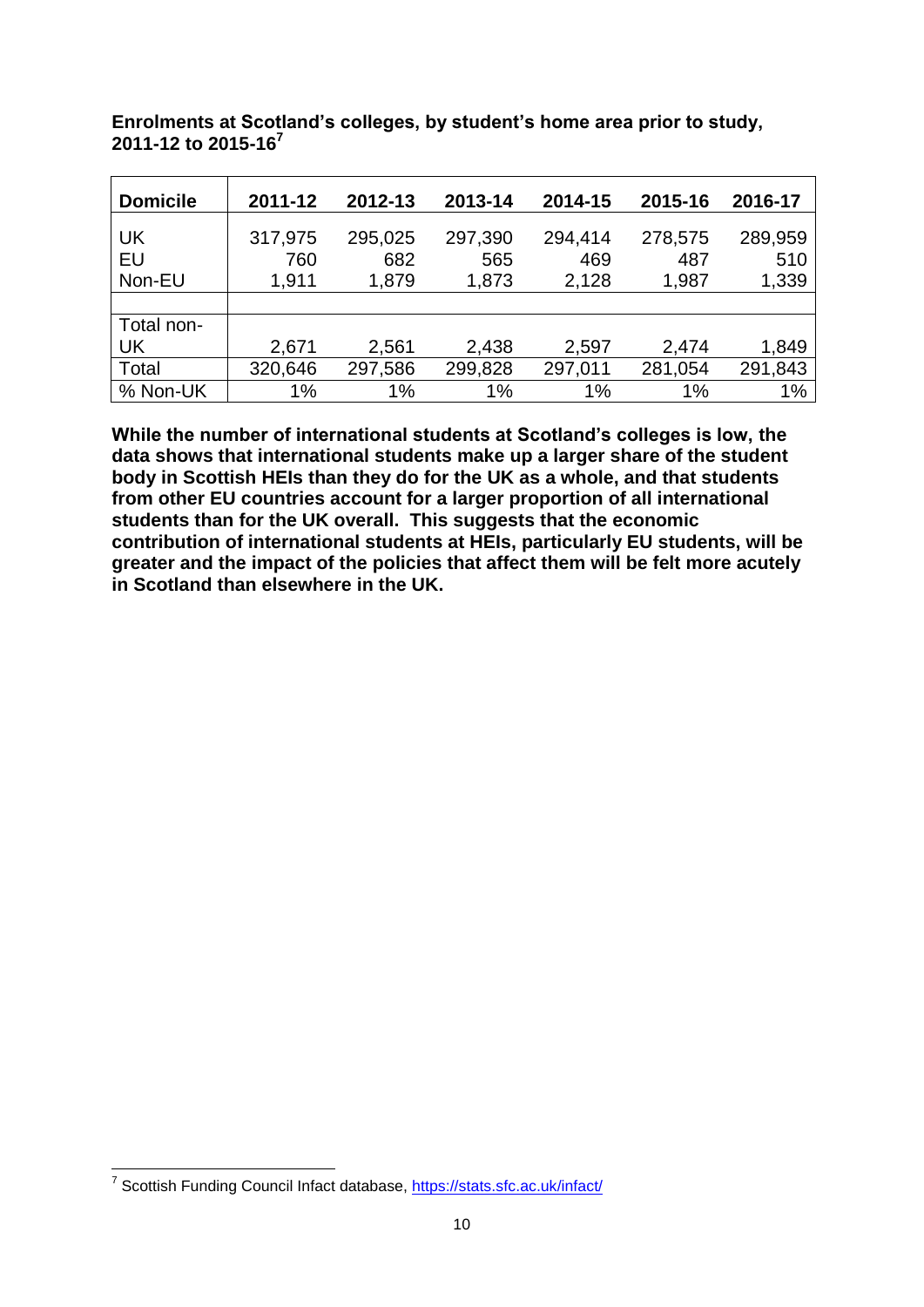## **CHAPTER TWO – DIRECT ECONOMIC IMPACT OF INTERNATIONAL STUDENTS**

As shown earlier, the number of international students at Scotland's colleges is relatively small, at 1,849 in 2016-17, representing 1% of the total number of students at college. By contrast there are over 28 times as many international students at Scottish HEIs. For this reason, and because of a relative lack of data on the economic and broader impact of international students at college, this chapter focusses on the economic impact of international students at HEIs.

Scotland is highly successful in attracting international students to study at Scottish HEIs. However, it is important to consider differences in tuition fee levels when comparing across the nations of the UK.

Since 2008 the Scottish Government has paid the tuition fees of full-time, first-time Scots-domiciled students and a limited number of postgraduate students. EU law requires that citizens resident in other EU Member States are eligible for the same fees support as home students. However, this does not apply within Member States. Therefore, while eligible EU students at Scottish HEIs generally have their fees paid by the Scottish Government, since 2012-13 undergraduate students from England, Wales and Northern Ireland have paid tuition fees to study in Scotland. Similarly, undergraduate students from Scotland pay fees to study in other parts of the UK.

The level of fees for UK students is set by the HEIs on a course by course basis up to a limit of £9,000 a year. HEIs are obliged to declare fees in Scotland for UK students in advance. According to Scottish Government analysis, in 2014-15 the average fee paid by UK students at Scottish HEIs was £7,681 $^8$ .

There is no limit on the number of non-EU international students that Scottish HEIs can recruit. The level of fees charged by HEIs for non-EU international students is for each individual institution to determine. In 2015-16 these ranged from £8,880 to £47,200 per year, depending on the institution and specific course.<sup>9</sup>

At postgraduate level, students are charged fees regardless of their domicile. However there are separate fee scales for students whose status is "home" (UK or EU) and those whose status is "overseas".

In Scotland, of the total tuition fee income raised by Scottish HEIs in 2015-16, home and EU domiciled students<sup>10</sup> accounted for 48% of income (£446m) while non-EU domiciled students accounted for 52% (£488m). Whilst it is not appropriate to compare total international tuition fee income in Scottish HEIs with the other nations of the UK due to the differences in fees charged to EU students at undergraduate level, it is possible to compare fee income from non-EU domiciled students.

**<sup>.</sup>**  $8$  The average fee is based on 2014/15 tuition fee levels, and is based on the standard four-year degree in Scotland.

<sup>9</sup> Audit of higher education in Scottish universities, Audit Scotland, July 2016, [www.audit](http://www.audit-scotland.gov.uk/report/audit-of-higher-education-in-scottish-universities)[scotland.gov.uk/report/audit-of-higher-education-in-scottish-universities](http://www.audit-scotland.gov.uk/report/audit-of-higher-education-in-scottish-universities)

<sup>10</sup> At undergraduate level, tuition fee income from 'home and EU domiciled students' will comprise only rest of UK students as Scottish and EU students are not charged fees. However, at postgraduate level, it will comprise students from Scotland, the rest of the UK and EU students.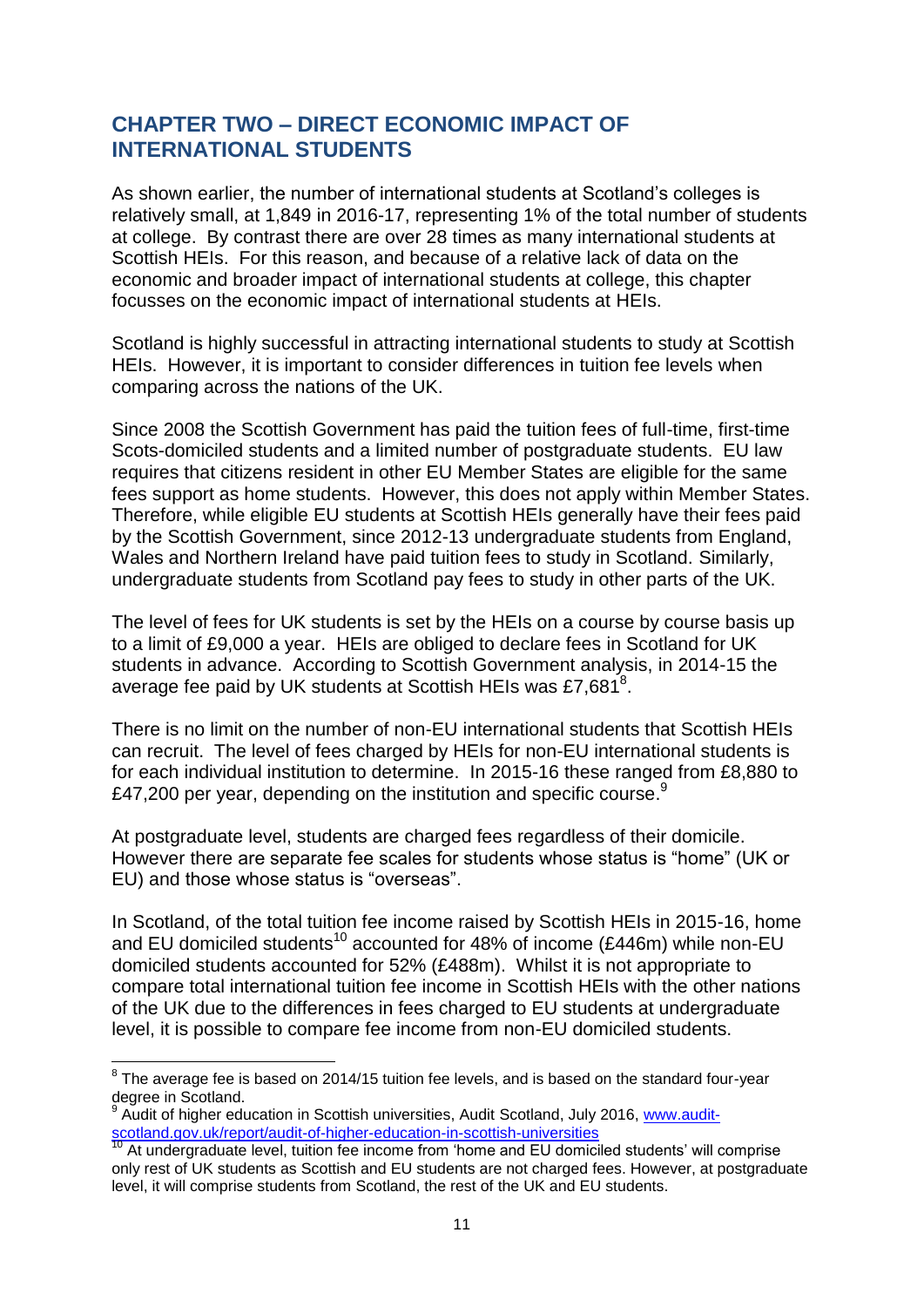|              | <b>Number of non-EU</b><br>domiciled students | Fee income from<br>non-EU domiciled<br>students (£) | <b>Mean fee income</b><br>per non-EU<br>domiciled student<br>(£) |
|--------------|-----------------------------------------------|-----------------------------------------------------|------------------------------------------------------------------|
| England      | 261,275                                       | 3,790,096,000                                       | 14,506                                                           |
| <b>Wales</b> | 16,730                                        | 150,520,000                                         | 8,997                                                            |
| Scotland     | 29,980                                        | 488,360,000                                         | 16,290                                                           |
| Northern     |                                               |                                                     |                                                                  |
| Ireland      | 2,585                                         | 25,270,000                                          | 9,776                                                            |
| UK           | 310,570                                       | 4,454,246,000                                       | 14,342                                                           |

**Average fee income from non-EU domiciled students in UK HEIs, 2015-16<sup>11</sup>**

When considering total fee income received from non-EU domiciled students and the number of non-EU domiciled students enrolled in 2015-16, Scottish HEIs receive an average fee income per student of £16,290, higher than the UK average of  $f14,342^{12}$ 

## **Increasing significance of international students**

#### **Enrolments at Scottish HEIs split by domicile, 2005-06 to 2016-17**

|                      | 2005-06           |        | 2016-17           |        | <b>Change 2005-06</b><br>to 2016-17 |       |
|----------------------|-------------------|--------|-------------------|--------|-------------------------------------|-------|
|                      |                   | $%$ of |                   | $%$ of |                                     |       |
| <b>Domicile</b>      | <b>Enrolments</b> | total  | <b>Enrolments</b> | total  | <b>Enrolments</b>                   | %     |
| UK                   | 193,050           | 87%    | 189,630           | 78%    | $-3,415$                            | $-2%$ |
| <b>International</b> | 29,035            | 13%    | 52,290            | 22%    | 23,255                              | 80%   |
| <b>Total</b>         | 222,085           | 100%   | 241,935           | 100%   | 19,850                              | 9%    |

Between 2005-06 and 2016-17, the total number of students enrolled in Scottish HEIs increased significantly, up 9%. Over this period, whilst the number of UK domiciled students has remained relatively constant, the number of international (both other EU and non-EU) students at Scottish HEIs has increased by 80%.

This increase in international students (particularly non-EU international students) is reflected in the changing financial position of Scottish HEIs. Between 2005-06 and 2015-16 overall income in the university sector grew by 38% in real terms. The largest percentage increase in income in that time was in non-EU tuition fees, which increased from £140 million to £438 million in cash terms, a real-terms increase of

**<sup>.</sup>** <sup>11</sup> *HESA student and qualifier statistics 2015/16, HESA HE Finance Plus 2015/16*

 $12$  These comparisons do not take account of the different compositions of courses which non-EU students may attend across the countries of the UK. For example, if a higher proportion of students enrol in medical courses in Scotland, which generally charge higher fees, we would expect to see a higher overall average fee in Scotland compared to the rest of the UK. The data is not clear whether the higher average fees in Scotland reflect a perception among non-EU students that there is a premium to be gained from studying at Scottish HEIs relative to other UK HEIs, or whether it is down to differing compositions of course enrolments.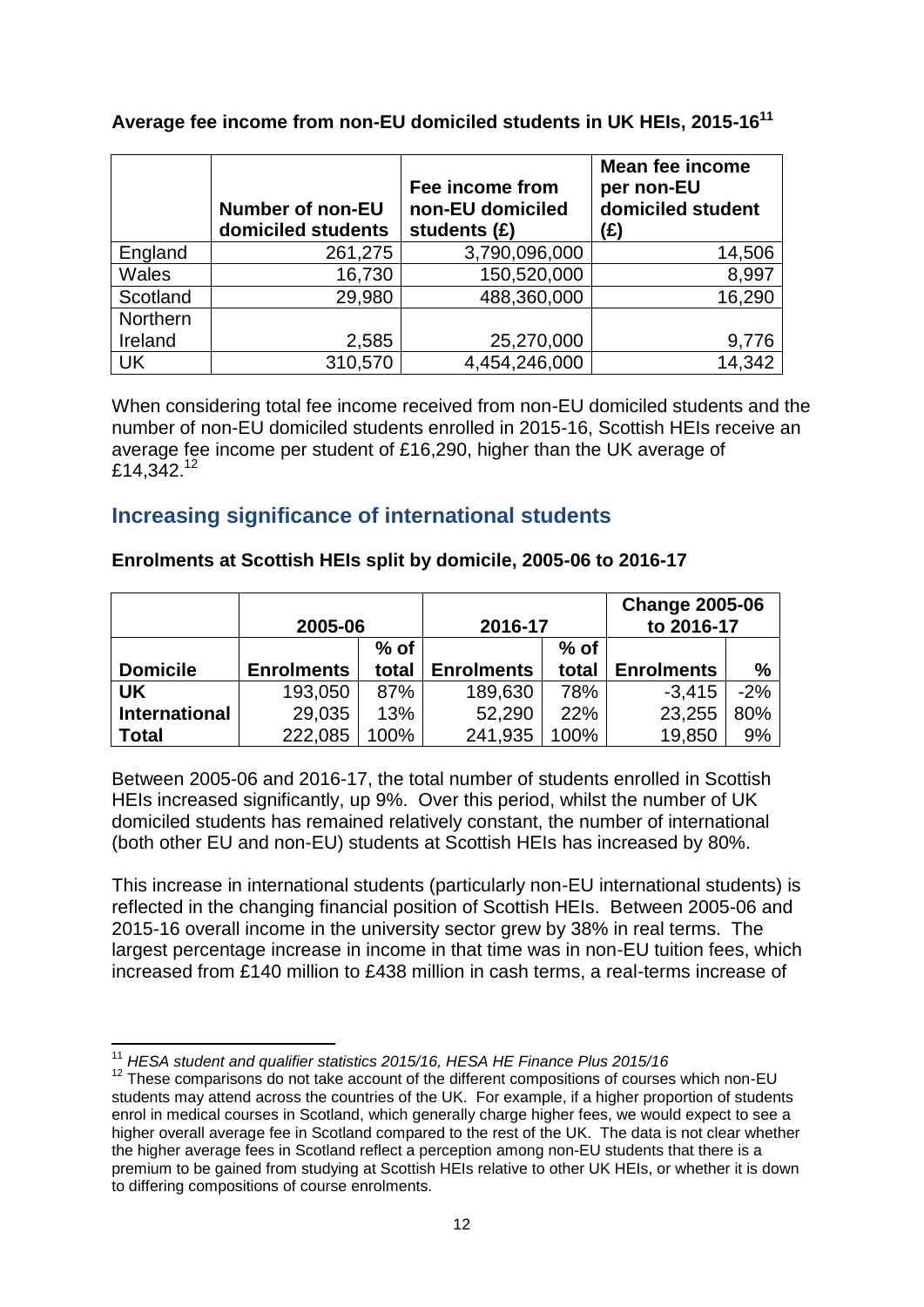154%. By comparison, income from research grants and contracts increased from £381 million to £748 million in cash terms, and increase of 60% in real terms.<sup>13</sup>

## **Support for fees and living costs**

In addition to tuition fees, the Scottish Government is responsible for policy and funding for living cost loans and bursaries for eligible EU students at Scottish HEIs. The Students Awards Agency Scotland (SAAS) is responsible for delivering financial support to students. Unlike Scottish domiciled students, EU students are generally not entitled to living cost loans.

In Scotland, tuition fees are generally paid only for full-time students undertaking their first undergraduate degree or some specified postgraduate courses. The majority of students undertaking postgraduate courses pay their own fees.

In 2016-17, SAAS provided tuition fee support to 14,785 EU students at an average of £1,900 per student. 91% of these students were undergraduate students.

Using 2014-15 baseline data, the cost of maintaining free tuition for EU students in all four years of their undergraduate degree course at a Scottish university is around £97 million per year. This includes funding from the Student Awards Agency Scotland for tuition fees as well as teaching grants from the Scottish Funding Council.

## **Employment in educational institutions**

As described earlier, international students make up a significant proportion of the student body at Scottish HEIs. The income generated from non-EU international students is significant and has been increasing.

The distribution of international students between Scottish HEIs varies considerably. For example, while on average international students make up 22% of all students at Scottish HEIs, they account for 47% of all students at the University of St Andrews compared to 3% at the University of the Highlands and Islands.<sup>14</sup> There is also considerable variation between courses. Subject areas such as engineering and technology, computer science and business and administration tend to attract a much higher proportion of international students than subjects such as law, humanities and creative arts and design.<sup>15</sup>

Universities Scotland have estimated that Scottish HEIs employ 38,450 directly and another 142,000 jobs are supported indirectly, accounting for almost 6% of all jobs in the Scottish economy.<sup>16</sup> Given the large share of the student body that they represent, it is reasonable to assume that international students support a significant

**<sup>.</sup>** <sup>13</sup> Audit of higher education in Scottish universities, Audit Scotland, July 2016, [www.audit](http://www.audit-scotland.gov.uk/report/audit-of-higher-education-in-scottish-universities)[scotland.gov.uk/report/audit-of-higher-education-in-scottish-universities](http://www.audit-scotland.gov.uk/report/audit-of-higher-education-in-scottish-universities)

[https://www.hesa.ac.uk/data-and-analysis/students.](https://www.hesa.ac.uk/data-and-analysis/students)

<sup>&</sup>lt;sup>15</sup> For more detail, see the table in the attached annex showing enrolments at HEIs by provider, domicile and subject.

<sup>16</sup> Universities Scotland (2017) *Ten things to know about Scottish Higher Education*: <http://www.universities-scotland.ac.uk/scotlands-universities/>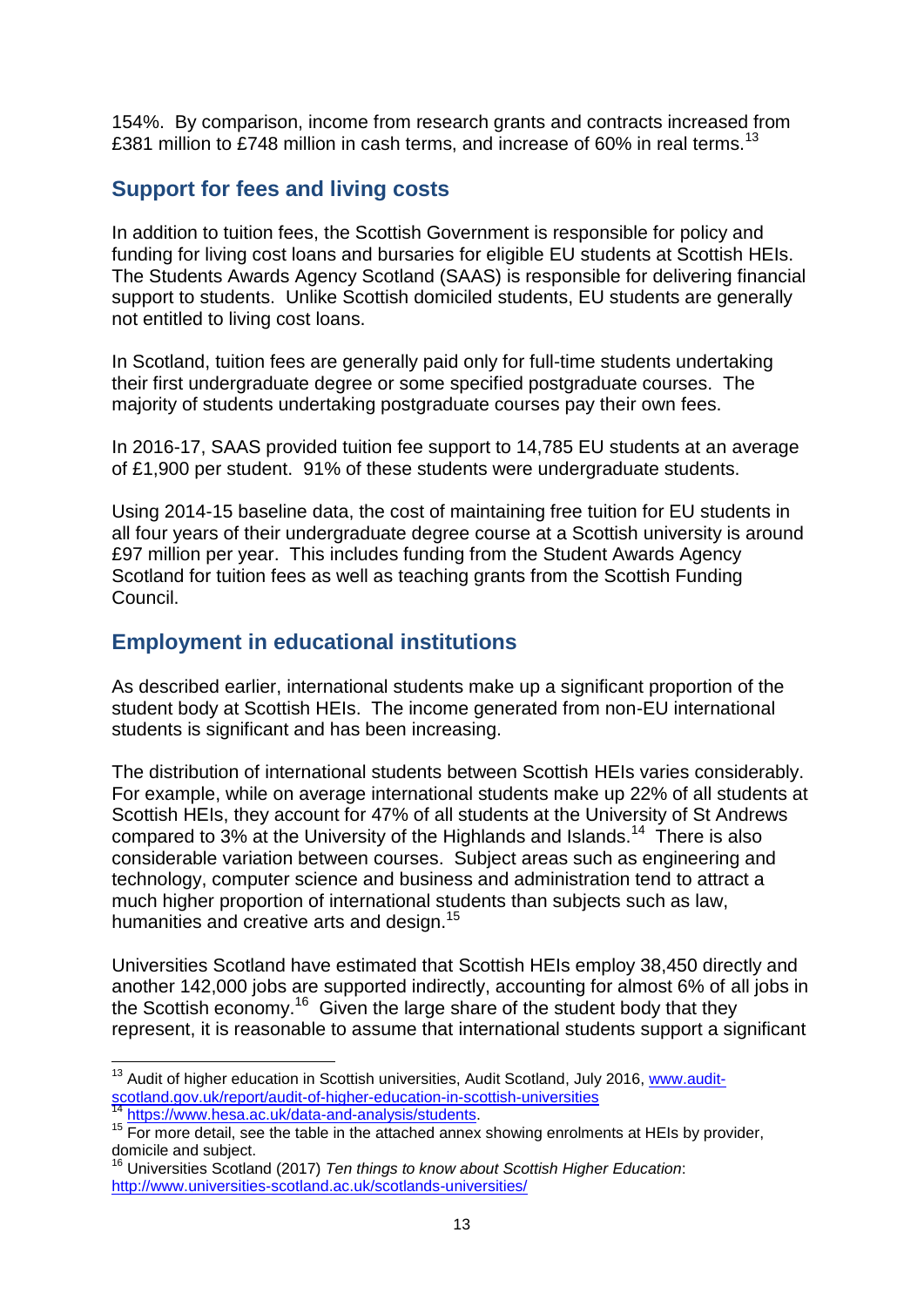proportion of those employed in higher education institutions across Scotland as a whole, and that this is more acute in those institutions and in those subject areas with a higher proportion of international students than those with less. There is a direct impact through the need to employ teaching staff, particularly for those subjects with a high proportion of international students, as well as administrative and management roles relating to the recruitment and support of international students and the provision of services such as student accommodation. There is also an indirect impact as any surplus generated by fees from international students and other on-campus expenditure may also support employment in broader teaching, research, management, administrative and other roles in HEIs.

### **Impact on the wider economy**

 $\overline{\phantom{a}}$ 

In addition to fee income, international students contribute to Scotland through other expenditure incurred during their studies, including accommodation and other day-today expenses. A number of recent studies have estimated the total value of expenditure by international students to the economy.

In a 2011 study, London Economics used data from the former Department for Innovation, Universities and Skills' (DIUS) Student Income and Expenditure Survey  $(SIES)^{17}$  to estimate total non-fees spending by full-time international students in the UK, including living expenses, housing, transport, course-related materials and other costs. For Scotland this was estimated to be approximately £441m in 2008-09 (equivalent to £509 million in 2017-18 prices)<sup>18</sup>, which represented 10% of the total UK figure.<sup>19</sup> This is higher than Scotland's share of the UK population at around 8.5%,.

Using a different methodology, a report by Oxford Economics in 2017 on the economic impact of UK universities estimated that £5.4 billion of international students' subsistence expenditure funded from abroad was spent off campus across the whole of the UK in 2014–15, generating an estimated £11.3 billion of gross output. This included £42,000 in gross output generated for every EU student and  $266,000$  for every non-EU international student<sup>20</sup> (equal to £44,000 and £69,000 respectively in 2017-18 prices<sup>21</sup>). These figures do not include tuition fees or some other forms of on-campus spending including university accommodation.

Most recently, a study by London Economics for the Higher Education Policy Institute and Kaplan International Pathways published in January 2018 used a different approach to calculate that in 2015-16 the net economic benefit to the UK of

 $17$  It should be noted that the SIES survey covers only English and Welsh domiciled students. However London Economics believe the level and pattern of expenditure of international students in Scotland is unlikely to be significantly different to that of English/Welsh students. Therefore, they assume that the average non-tuition fee expenditure of an international student is the same as English domiciled students

<sup>18</sup> Calculated using autumn budget 2017 deflators, rounded to the nearest thousand.

<sup>&</sup>lt;sup>19</sup> Estimating the Value to the UK of Education Exports, Department for Business, Innovation and Skills, June 2011, [https://www.gov.uk/government/publications/education-exports-estimating-their](https://www.gov.uk/government/publications/education-exports-estimating-their-value-to-the-uk)[value-to-the-uk](https://www.gov.uk/government/publications/education-exports-estimating-their-value-to-the-uk)

 $^{20}$  The Economic Impact of UK Universities 2014-15, Oxford Economics, October 2017, <http://www.universitiesuk.ac.uk/economic-impact>

 $21$  Calculated using autumn budget 2017 deflators, rounded to the nearest thousand.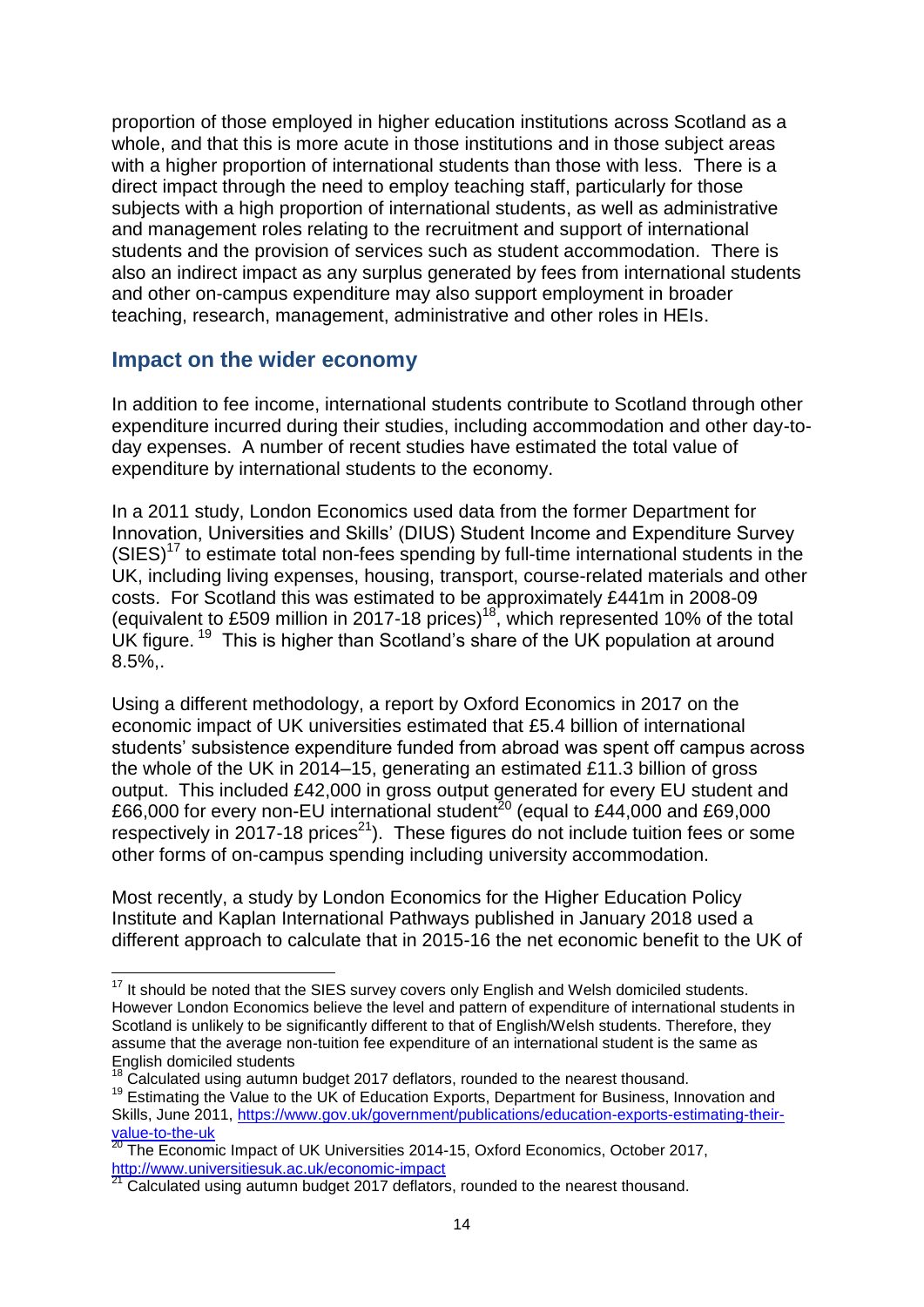each EU student was £68,000, and £95,000 for each non-EU student, including tuition fees, living costs and other expenditure. The authors noted that these figures may over-estimate the costs of international students in terms of teaching grants, student support and the provision of public services to their dependents, while underestimating the benefits. The report estimated that the total net economic contribution of international students to the UK in 2015-16 was £20.3 billion. This includes £1.94 billion in Scotland, supporting the 2011 study's suggestion that around 10% of the economic benefit of international students to the UK is in Scotland.<sup>22</sup>

**Despite the variations in methodology, the consistent message of these analyses is that the net benefit of each international student to the Scottish economy is in the tens of thousands of pounds; that both EU and non-EU students have a positive economic impact despite the different fees and student support arrangements (although the economic contribution of non-EU students is greater); and that the economic benefit of international students to Scotland is higher per capita than it is for the UK as a whole.**

 $\overline{\phantom{a}}$  $^{22}$  The costs and benefits of international students by parliamentary constituency, London Economics, January 2018, [http://www.hepi.ac.uk/2018/01/11/costs-benefits-international-students-including](http://www.hepi.ac.uk/2018/01/11/costs-benefits-international-students-including-parliamentary-constituency/)[parliamentary-constituency/](http://www.hepi.ac.uk/2018/01/11/costs-benefits-international-students-including-parliamentary-constituency/)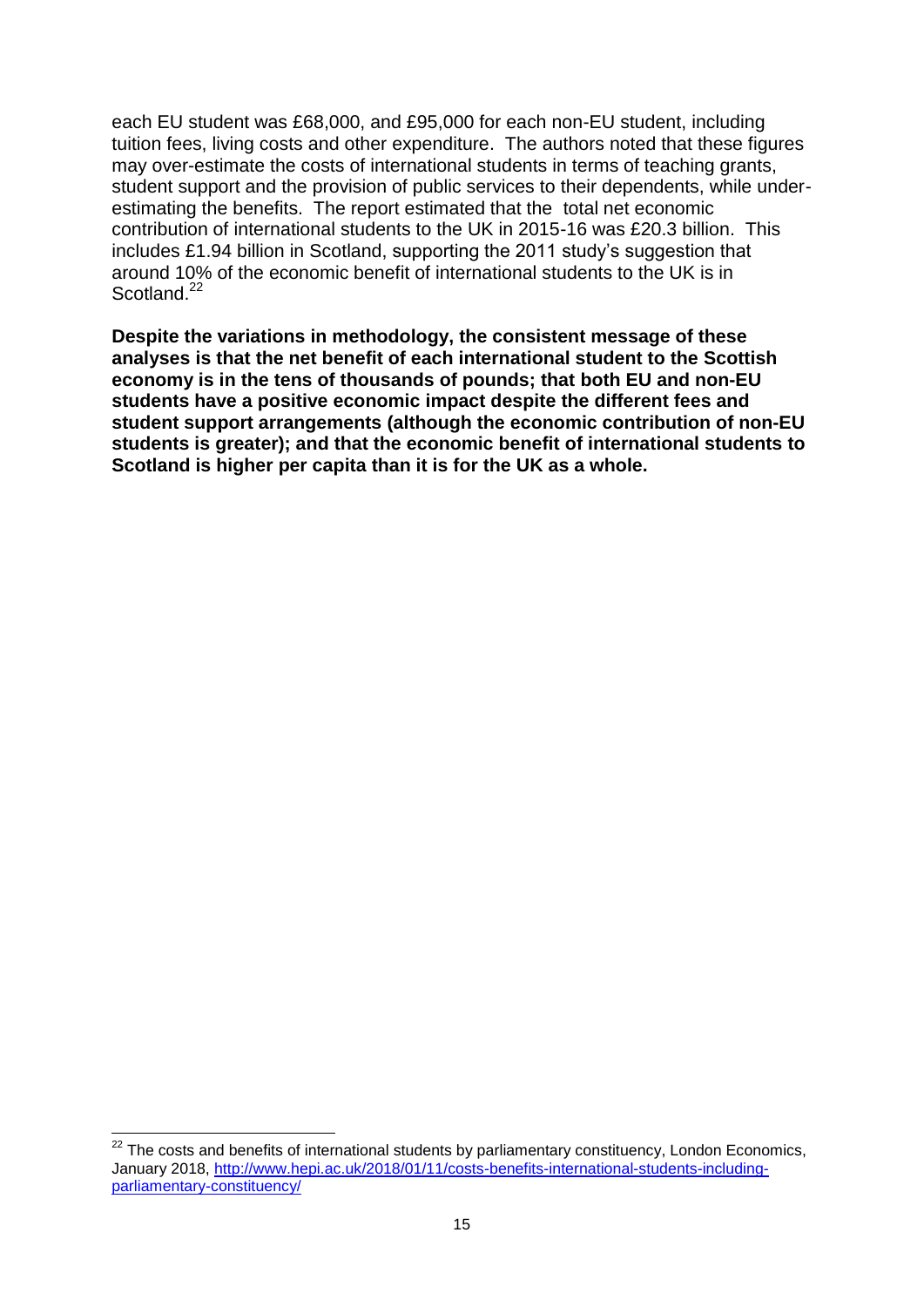## **CHAPTER THREE - EDUCATIONAL, SOCIAL AND CULTURAL IMPACT OF INTERNATIONAL STUDENTS**

The impact of international students on the educational opportunities for students in Scotland is hard to quantify. However, there is broad consensus among stakeholders in Scotland that exposure to a multicultural and multinational environment in educational institutions brings benefits for students. These include an enriched learning experience and international outlook among home students and graduates. These make an important contribution to ensuring the connectivity of Scotland's economy and society to the global exchange of people, ideas and trade.

For these reasons, employers value students' exposure to an international environment. The British Council reported that 79 per cent of business leaders in the UK said that knowledge and awareness of the wider world was important to them when recruiting undergraduates and 85 per cent said they valued employees that could work with customers, clients and companies from a range of cultures and countries.<sup>23</sup>

A survey conducted for the Higher Education Policy Institute in 2015 suggests that students are also aware of the importance of a global outlook for their careers. It showed that 86% of undergraduate students in UK higher education institutions reported that they study alongside international students. For Scotland, the figure was 95%. Three quarters of the respondents to the survey agreed that studying alongside people from other countries "is useful preparation for working in a global environment."<sup>24</sup>

Scotland's HEIs have taken steps to ensure that they support internationalisation; the evidence suggests with some success. When asked in a survey by the British Council if they thought they had an international outlook, 73 per cent of undergraduate students in Scotland thought they did to some or a large extent compared to 63 per cent of students at university in England.<sup>25</sup>

It is worth noting that the social and cultural contribution of international students goes beyond the institutions at which they study. Migration in general, including the presence of international students in our communities, enriches our culture and strengthens our society. There is also some evidence to suggest that migrants increase qualities of tolerance, inclusiveness and openness to intercultural learning amongst Scottish citizens.<sup>26</sup>

**<sup>.</sup>**  $^{23}$  Global Skills Gap: Preparing young people for the new global economy, Think Global, 2011, [https://think-global.org.uk/resource/the-global-skills-gap-preparing-young-people-for-the-new-global-](https://think-global.org.uk/resource/the-global-skills-gap-preparing-young-people-for-the-new-global-economy/) $\frac{e**conomy/**}{24}$ 

 $\overline{a}$  What do home students think of studying with international students? YouthSight survey conducted for the Higher Education Policy Institute and the Higher Education Academy, July 2015,

<http://www.hepi.ac.uk/2015/06/25/home-students-think-studying-international-students/> <sup>25</sup> Richer for it, Universities Scotland, September 2013, [https://www.universities](https://www.universities-scotland.ac.uk/publications/richer-for-it/)[scotland.ac.uk/publications/richer-for-it/](https://www.universities-scotland.ac.uk/publications/richer-for-it/)

<sup>26</sup> Evidencing the social and cultural benefits and costs of migration in Scotland, Professor Rebecca Kay (CRCEES & GRAMMNet) and Andrew Morrison (CSMP), 2013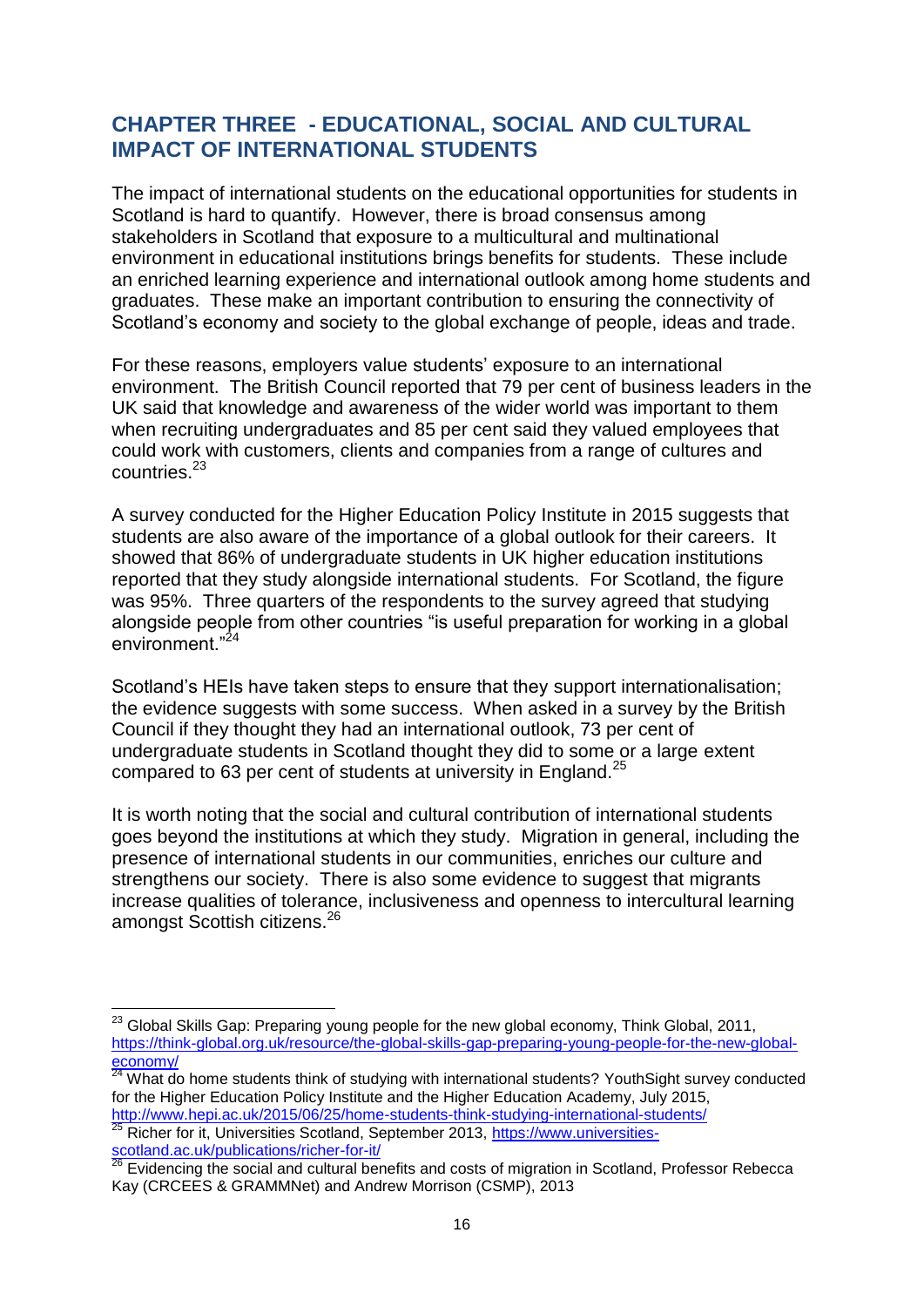## **Sustainability of educational opportunities**

As noted in chapter two, the proportion of international students among institutions and courses varies considerably. Subjects such as engineering and technology, computer science and business administration generally have a high proportion of international students, particularly so at postgraduate level. International students can account for as much as 60-70% or more of those enrolled in some subjects at some institutions. In such cases institutions might not consider it viable to run these courses without the participation of international students. Domestic students therefore benefit from access to a range of courses that might not otherwise be available.

|                                         | % of international enrolments |              |     | All enrolments             |              |            |
|-----------------------------------------|-------------------------------|--------------|-----|----------------------------|--------------|------------|
| Subject area                            | Undergraduate                 | Postgraduate |     | All levels   Undergraduate | Postgraduate | All levels |
| (1) Medicine & dentistry                | 17%                           | 29%          | 20% | 5,720                      | 1,920        | 7,640      |
| (2) Subjects allied to medicine         | 8%                            | 19%          | 11% | 22,025                     | 8,140        | 30,165     |
| (3) Biological sciences                 | 16%                           | 40%          | 20% | 19,410                     | 3,525        | 22,935     |
| (4) Veterinary science                  | 47%                           | 36%          | 46% | 1,385                      | 160          | 1,545      |
| (5) Agriculture & related subjects      | 6%                            | 37%          | 17% | 1,355                      | 770          | 2,125      |
| (6) Physical sciences                   | 16%                           | 45%          | 22% | 9,085                      | 2,685        | 11,770     |
| (7) Mathematical sciences               | 22%                           | 64%          | 29% | 3,685                      | 645          | 4,330      |
| (8) Computer science                    | 20%                           | 53%          | 27% | 9,205                      | 2,400        | 11,600     |
| (9) Engineering & technology            | 18%                           | 54%          | 26% | 15,790                     | 4,830        | 20,620     |
| (A) Architecture, building & planning   | 21%                           | 46%          | 29% | 3,965                      | 1,855        | 5,820      |
| (B) Social studies                      | 21%                           | 44%          | 25% | 16,435                     | 3,905        | 20,335     |
| (C) Law                                 | 11%                           | 43%          | 20% | 5,905                      | 2,520        | 8,425      |
| (D) Business & administrative studies   | 20%                           | 64%          | 34% | 22,355                     | 10,105       | 32,460     |
| (E) Mass communications & documentation | 18%                           | 36%          | 24% | 2,365                      | 1,125        | 3,495      |
| (F) Languages                           | 23%                           | 55%          | 27% | 10,155                     | 1,615        | 11,770     |
| (G) Historical & philosophical studies  | 14%                           | 45%          | 20% | 9,215                      | 2,075        | 11,285     |
| (H) Creative arts & design              | 14%                           | 48%          | 19% | 10,380                     | 1,835        | 12,215     |
| (I) Education                           | 2%                            | 12%          | 8%  | 6,615                      | 8,625        | 15,240     |
| (J) Combined                            | 3%                            | 17%          | 3%  | 8,075                      | 95           | 8,165      |
| <b>Total</b>                            | 16%                           | 40%          | 22% | 183,105                    | 58,825       | 241,935    |

#### **Percentage of international enrolments at Scottish HEIs split by subject and level of study, 2016-17<sup>27</sup>**

Some international students may also be recruited to the teaching, research and administrative staff of universities after completing their course. 19% of staff at Scottish institutions were from the EU and 14% from outside the EU, though there is no data available to indicate what proportion of them initially came to Scotland as undergraduate students.

**The available evidence strongly suggests that international students in Scotland make a valuable contribution to achieving the Scottish Government's ambition, set out in the International Framework, that our people are better able to engage in a global world; engaged in international exchange and learning opportunities; and are aware of the international environment and Scotland's place in the world.<sup>28</sup> International students also play an important role in sustaining the provision of higher education, particularly at a postgraduate level in science and engineering-related subjects.**

**.** 

<sup>&</sup>lt;sup>27</sup> HESA Student Data (SG Analysis). Numbers rounded to nearest 5. Totals and percentages based on unrounded numbers.

<sup>&</sup>lt;sup>28</sup> International Framework, Scottish Government, December 2017, <https://beta.gov.scot/publications/scotlands-international-framework-9781788514033/>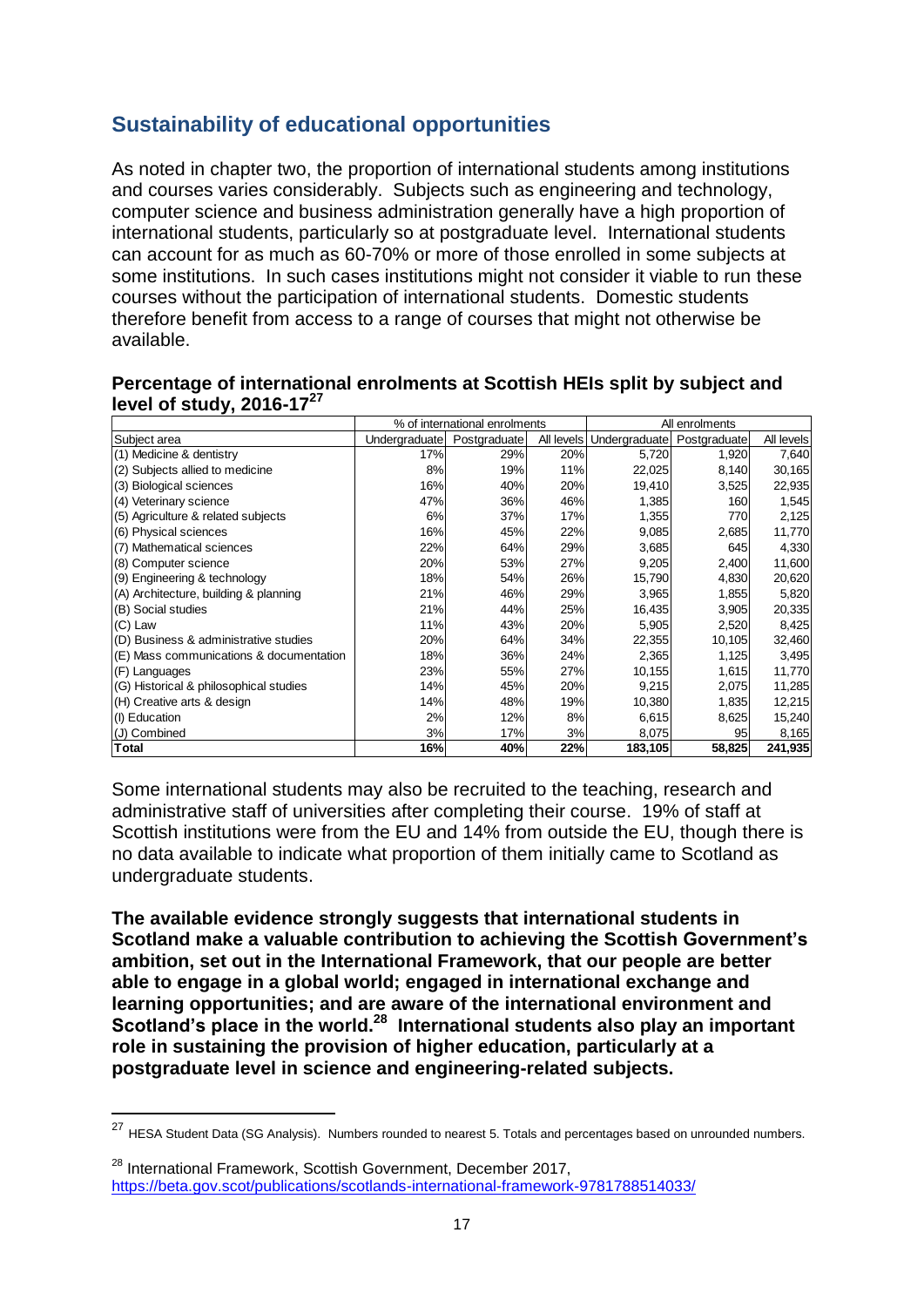## **CHAPTER FOUR – IMPACT ON PUBLIC SERVICES AND WIDER ECONOMY**

## **International student demand on public services**

A Migration Observatory Briefing of October 2017 reported that international students make less use of healthcare and social services compared to the average UK resident.<sup>29</sup> This is to be expected, as access to some forms of social services is limited for non-EU international students, and students are more likely to be on average younger than the general population and less dependent on health and social care services. Student households also tend to have fewer dependents than those in the wider community.

The report published by London Economics on behalf of the Higher Education Policy Institute and Kaplan International Pathways in January 2018 estimated the public costs of hosting international students in 2015-16 to be £19,000 for each EUdomiciled student and £7,000 for each non-EU domiciled student. This estimate included teaching grants and tuition fee support, healthcare, housing, education for dependent children and a range of other public services and is considerably less than the estimated economic contribution of £87,000 for each EU domiciled student and £102,000 for each non-EU international student.<sup>30</sup>

## **Impact on tourism and visitor numbers**

Oxford Economics estimated that in 2014-15 visitors to international students at HEIs in the UK spent £520 million, with particular benefits for the transport, hospitality, cultural and recreational sectors with secondary benefits to the wider economy. As Scotland accounted for 11% of international students in the UK in 2014-15, that would suggest that visitors to international students in Scotland generated in the region of £57 million in that year.

The analysis published by London Economics in January 2018 estimated that each EU first-year student attracted 3 visits from family and friends at an average spend of £296 per trip, and 0.9 visits by non-EU international students at an average of £822 per trip. Based numbers at Scottish HEIs in 2015-16, that would represent approximately £41 million of spending from visitors to international students in Scotland.

These analyses are based on different methodologies but both suggest that the presence of international students at Scottish educational institutions generates a significant economic benefit for the tourism, hospitality and associated sectors.

**.** 

<sup>&</sup>lt;sup>29</sup> Migration Observatory Briefing, October 2017,

<http://www.migrationobservatory.ox.ac.uk/resources/briefings/>

<sup>&</sup>lt;sup>30</sup> The costs and benefits of international students by parliamentary constituency, London Economics, January 2018, [http://www.hepi.ac.uk/2018/01/11/costs-benefits-international-students-including](http://www.hepi.ac.uk/2018/01/11/costs-benefits-international-students-including-parliamentary-constituency/)[parliamentary-constituency/](http://www.hepi.ac.uk/2018/01/11/costs-benefits-international-students-including-parliamentary-constituency/)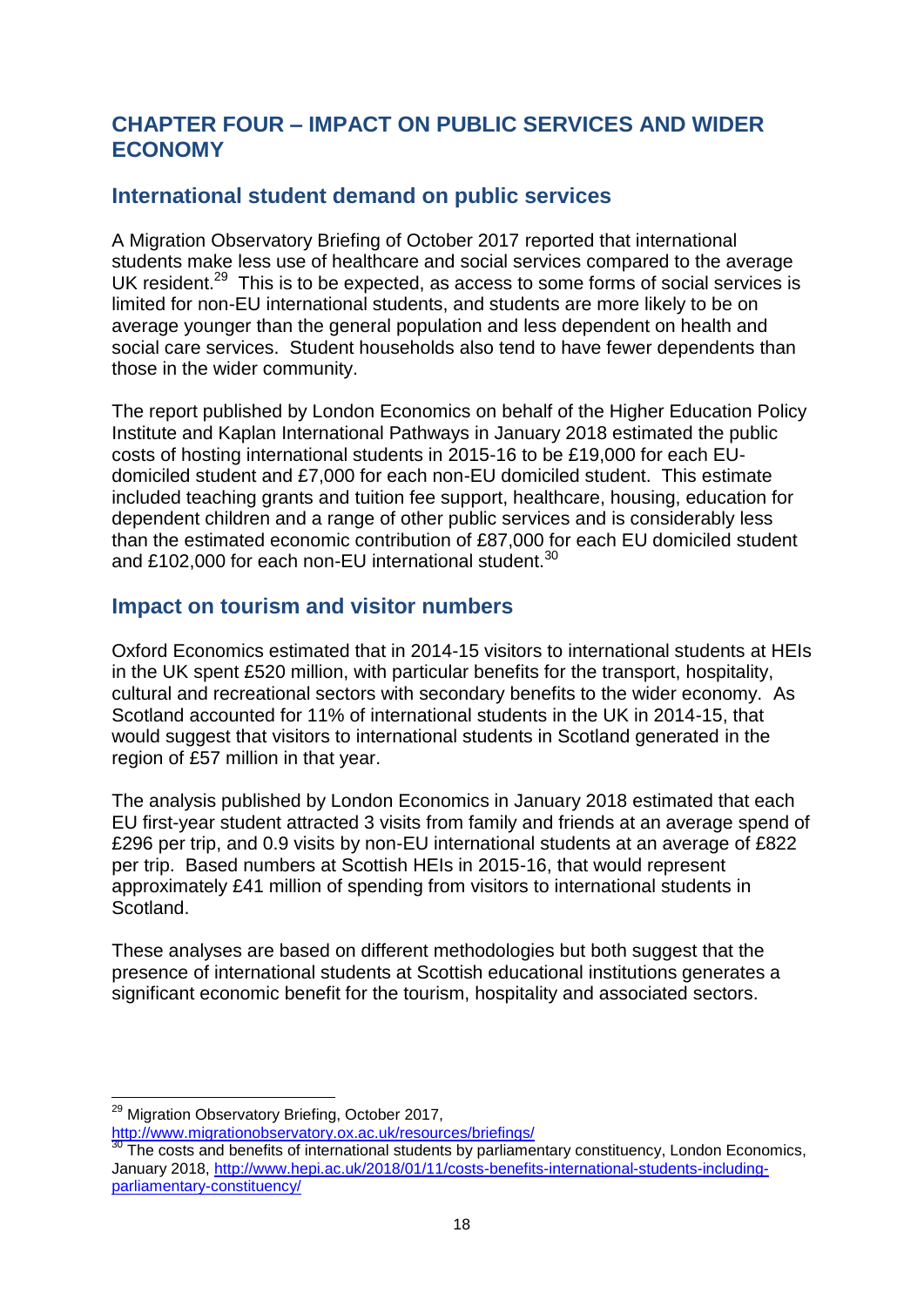## **Extending influence abroad**

**.** 

International students support the long-term development of Scotland's reputation and influence abroad. Work by the British Council has shown that attending an educational institution is one of the most important cultural activities for developing trust among people from other countries. Students who have studied in the UK are more likely to have a higher level of trust of British people.<sup>31</sup> A survey by the Department for Business, Innovation and Skills found that 90% of international graduates had an improved perception of the UK as a result of being educated at a UK institution.<sup>32</sup>

The Scottish Government's International Policy Statement recognises the value of the diaspora who raise the profile of Scotland and help to promote social, cultural, academic and economic links with other countries. International alumni of Scottish further and higher education institutions who have returned home or moved on to other countries are a valuable part of this diaspora both in terms of their numbers and the fact that they are, almost by definition, highly educated and experienced in living and working in a global context.

Engagement with alumni of Scottish HEIs is an important part of the Scottish Government's internationalisation objectives. The Scottish Government's Trade & Investment Strategy commits to "strengthen engagement with the international university alumni community including the new diaspora of international students who return home as ambassadors for Scotland." 33

Scotland's Saltire Scholarship programme, established in 2009, has sought to attract and engage international students in order to develop an alumni network to support connections between Scotland and priority countries in areas including trade, investment, education and culture. The GlobalScots network, managed by Scottish Enterprise, actively seeks out and works with business leaders and other influential figures with a connection to Scotland, including many who are alumni of Scottish institutions. Members of the network have been instrumental in securing a number of trade and investment successes for the Scottish economy.

**The costs incurred in providing public services to international students in Scotland are generally less than those for the wider population, and are significantly outweighed by the benefits that they bring. These benefits include raising the visibility and reputation of Scotland internationally by attracting additional visitors (which also brings direct economic benefits), building trust among those who spend time studying in Scotland, and building a network of well-educated and influential alumni who can support economic, social and cultural links with other countries.**

<sup>&</sup>lt;sup>31</sup> Trust Pays: How international cultural relationships build trust in the UK and underpin the success of the UK economy, British Council, 2012, [https://www.britishcouncil.org/organisation/policy-insight](https://www.britishcouncil.org/organisation/policy-insight-research/research/trust-pays)[research/research/trust-pays](https://www.britishcouncil.org/organisation/policy-insight-research/research/trust-pays)

<sup>&</sup>lt;sup>32</sup> The Wider Benefits of International Higher Education to the UK, Department for Business, Innovation and Skills, 2013, [https://www.gov.uk/government/publications/international-higher](https://www.gov.uk/government/publications/international-higher-education-in-the-uk-wider-benefits)[education-in-the-uk-wider-benefits](https://www.gov.uk/government/publications/international-higher-education-in-the-uk-wider-benefits)

**Butcanon-in-the ant water Scribing**<br><sup>33</sup> Global Scotland – Scotland's Trade & Investment Strategy, Scottish Government, March 2016, <http://www.gov.scot/Publications/2016/03/7779>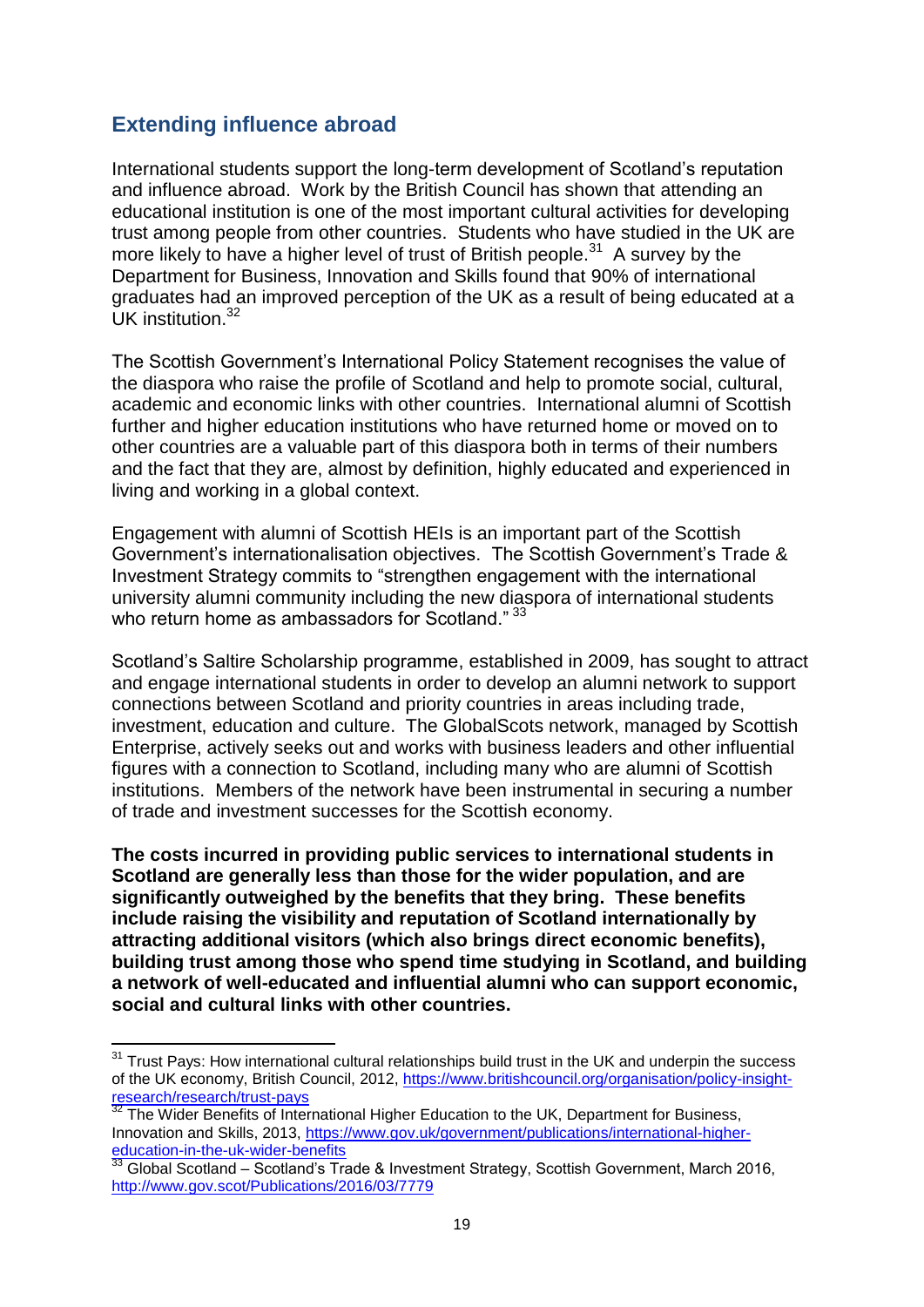## **CHAPTER FIVE – IMPACT ON THE LABOUR MARKET**

## **Demographic context**

As we set out in our recent publication 'Scotland's population needs and migration policy: Discussion paper on evidence, policy and powers for the Scottish Parliament', the dominant feature of Scotland's history over the last seventy years or so has been out-migration. This is in contrast to the rest of the UK. Throughout the 1950s and 1960s, when England and Wales saw strong in-migration, almost 6% of the population left Scotland in each decade. Scotland also saw population decline throughout the 1970s, 1980s and 1990s whereas the UK as a whole saw almost constant growth in population over this period.

There are projected to be more deaths than births in Scotland in every year going forward. Each year for the next 25 years all of Scotland's population growth is projected to come from migration. UK Government policy and the impact of Brexit mean that international migration to Scotland is projected to decline, further inhibiting Scotland's growth.

The age profile of the population will also change, with the proportion of the population of state pension age increasing by 25% in the coming years as the Baby Boomer generation reaches retirement. People aged 75 and over are projected to be the fastest growing age group in Scotland, increasing by 79% over the next 25 years.

The prospect of people in Scotland living longer, healthier lives is welcome, and increasingly many people of state pension age continue to work and contribute to the economy in that way. It is also the case that people in the oldest age categories become more likely to need access to health and social care services to support them in their old age. Those essential public services will require a buoyant working age population.<sup>34</sup>

## **Immigration policy**

**.** 

UK Government policy and rhetoric on international students, including their continued inclusion in the Government's target to reduce net inward migration to the tens of thousands, has been noted in several key markets. <sup>35</sup> The impact on Scotland is apparent in the reduction in the number of international students from certain countries. For example the number of Indian entrants fell by 58% between 2010-11 and 2016-17 from 1,985 to 835, and the number of Nigerian entrants has reduced by 61% in the same timeframe, from 1,395 to 550. The decline highlights the vulnerability of Scottish institutions' ability to attract international students to

 $34$  Further analysis of Scotland's demographic challenge and the Scottish Government's position can be found in Scotland's Population Needs and Migration Policy: A Discussion Paper on the Evidence, Policy and Powers for the Scottish Parliament, February 2018. <http://www.gov.scot/Publications/2018/02/5490>

 $35$  See for example the description in the Hindustan Times in September 2017 of the UK Government as "the most student hostile government in the world".

[https://www.hindustantimes.com/columns/planning-to-study-in-the-uk-think-twice/story](https://www.hindustantimes.com/columns/planning-to-study-in-the-uk-think-twice/story-jNrz5F3oClTaWNtXvuzUMI.html)[jNrz5F3oClTaWNtXvuzUMI.html](https://www.hindustantimes.com/columns/planning-to-study-in-the-uk-think-twice/story-jNrz5F3oClTaWNtXvuzUMI.html)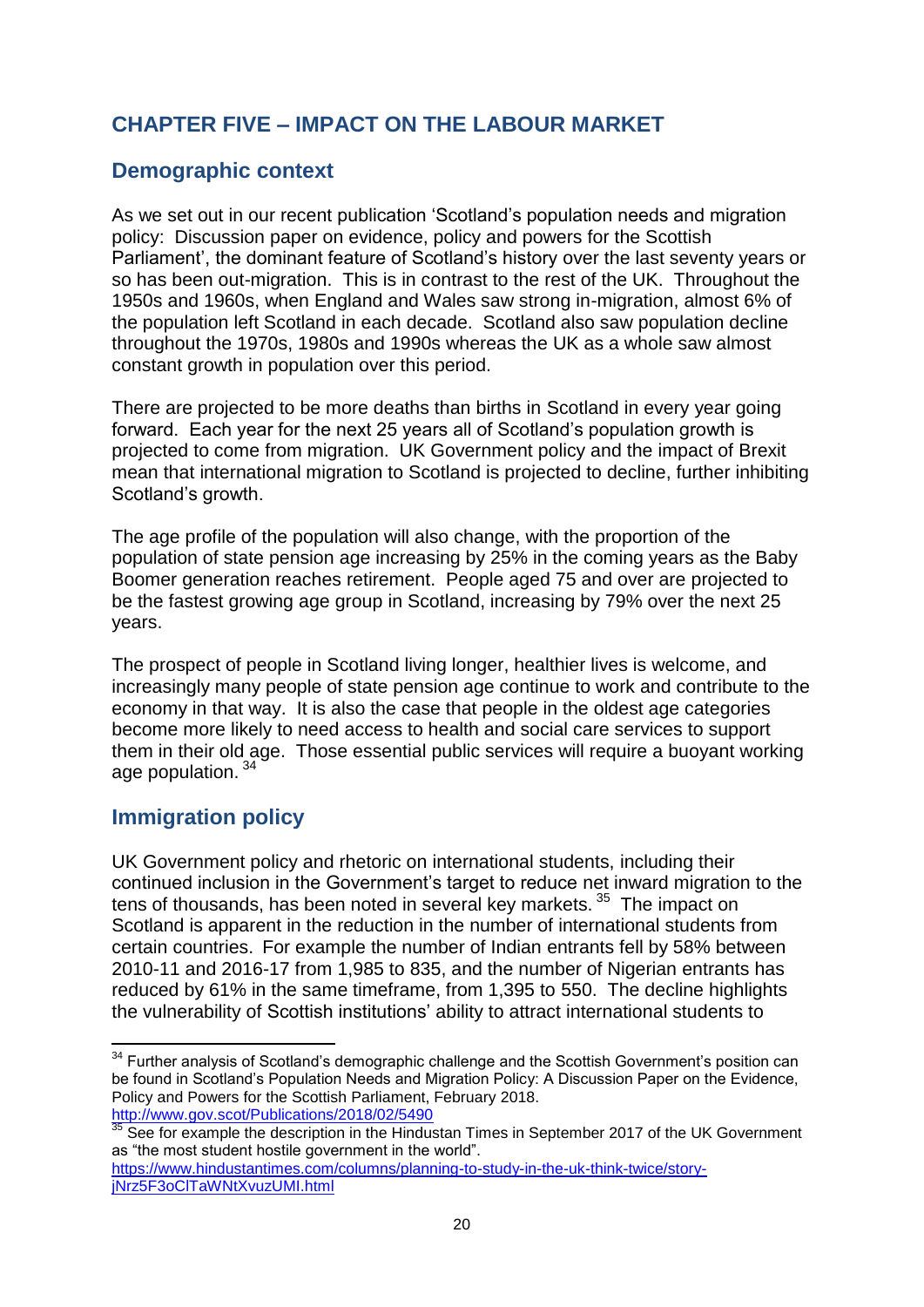changes that make, or are perceived to make the UK's immigration system more restrictive. Scottish HEIs will have suffered a material loss as a result of the decline in students from such key markets.

Overall, Scottish HEIs have seen a modest increase in both non-EU and EU entrants in recent years, rising by 2% in 2014-15, 1% in 2015-16 and 5% in 2016-17.  $36$  While this is welcome, it contrasts sharply with other countries that are in competition for international students. During the period 2013-14 to 2014-15, the number of international students in higher education in Canada increased by 8% and in Australia by 9%. During the period 2014-15 to 2015-16, the number of international students in higher education in the United States increased by 7%. There is therefore of real concern that Scottish institutions are inhibited in their ability to compete in the global marketplace for international students by a UK immigration regime that is less attractive than that of its competitors, from the cost of applying for visas to arrangements for post-study work.

The UK Government has not yet published its proposals for immigration rules for EU citizens after Brexit. However, should the UK Government adopt more restrictive approach than the current freedom of movement of people, it is reasonable to assume that there will be a decline in number of students from the EU, with the subsequent loss of the economic, educational, cultural and social benefits described elsewhere in this paper.

## **International students in the workforce**

Until recently the UK Government estimated that the number of international students in the UK overstaying their visas each year was as high as 100,000. However, figures published by the Office for National Statistics in August 2017 showed that in fact fewer than 5,000 international students overstay their visas.  $37$ The perceived risks that have driven the current UK Government's policy on student migration and post-study work have therefore been found to be baseless.

Evidence shows that international students are a potentially valuable asset to Scotland's workforce, helping to address the demographic challenges described above. Data from 2012 showed that a higher proportion of graduates from Scotland's universities go into positive destinations of employment of further study within six months than anywhere else in the UK and graduates from Scotland's universities have the highest starting salaries in the UK. $^{38}$  In 2015-16, of the EU domiciled graduates with confirmed destinations, 87% went on to positive destinations (work, further study or combination of both).<sup>39</sup>

**<sup>.</sup>** <sup>36</sup> [https://www.hesa.ac.uk/data-and-analysis/students.](https://www.hesa.ac.uk/data-and-analysis/students) Numbers rounded to nearest 5.

<sup>&</sup>lt;sup>37</sup> International student migration research update, Office for National Statistics, August 2017 [https://www.ons.gov.uk/peoplepopulationandcommunity/populationandmigration/internationalmigratio](https://www.ons.gov.uk/peoplepopulationandcommunity/populationandmigration/internationalmigration/articles/internationalstudentmigrationresearchupdate/august2017) [n/articles/internationalstudentmigrationresearchupdate/august2017](https://www.ons.gov.uk/peoplepopulationandcommunity/populationandmigration/internationalmigration/articles/internationalstudentmigrationresearchupdate/august2017)

**<sup>38</sup> Grow, Export, Attract, Support: Universities' contribution to Scotland's Economic Growth,** Universities Scotland, September 2013.

 $\beta$  Comparable data for non-EU qualifiers is not available.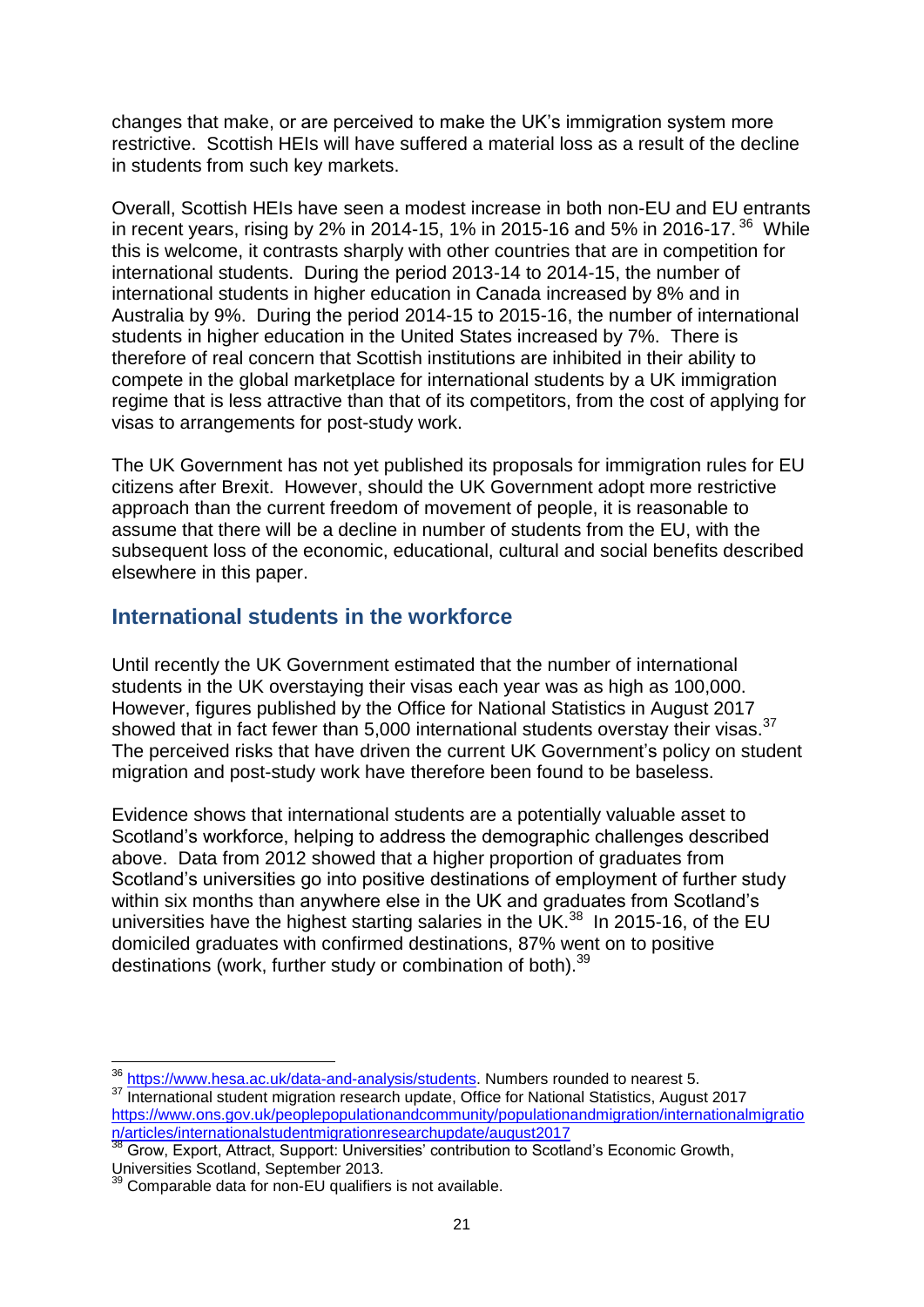|                                 | $2011 -$ | $2012 -$ | $2013 -$ | $2014 -$ | $2015 -$ |
|---------------------------------|----------|----------|----------|----------|----------|
| Activity                        | 12       | 13       | 14       | 15       | 16       |
| UK work                         | 29%      | 30%      | 34%      | 33%      | 33%      |
| Overseas work                   | 26%      | 27%      | 26%      | 26%      | 25%      |
| Combination of work and further |          |          |          |          |          |
| study                           | 5%       | 6%       | 6%       | 7%       | 6%       |
| Further study                   | 29%      | 26%      | 23%      | 23%      | 26%      |
| <b>Positive destination</b>     | 89%      | 89%      | 89%      | 89%      | 90%      |
| Unemployed                      | 7%       | 7%       | 7%       | 8%       | 7%       |
| Other                           | 4%       | 3%       | 4%       | 4%       | 3%       |
| Negative destination            | 11%      | 11%      | 11%      | 11%      | 10%      |
| Total                           | 100%     | 100%     | 100%     | 100%     | 100%     |

#### **Destination of EU (excluding UK) qualifiers 6 months after graduating from Scottish HEIs<sup>40</sup>**

Scottish Government analysis found that the average EU citizen in Scotland adds £10,400 to government revenue and £34,400 to GDP. There is some evidence that migration generally boosts long term GDP per capita, thereby increasing living standards, through diversity of skills and higher innovation activity.<sup>41</sup>

**In order to sustain an ageing population, Scotland needs to expand its working age population. All of Scotland's population growth over the next 25 years is expected to come from migration. International students are a valuable source of talented migrants. However, UK Government policy, driven by assumptions about the risk of students breaching their visa conditions that have now been shown to be incorrect and based on the demography of the UK as a whole rather than differentiated by the needs of its constituent nations, does not allow Scotland to make the best use of this pool of talent. There is broad agreement among stakeholders in Scotland on the need for the re-introduction of a post-study work route to be more inclusive in retaining international students in the workforce after graduation and precedent for a differentiated immigration system that caters for Scotland's particular demographic and economic needs.**

**<sup>.</sup>** <sup>40</sup> HESA, Destination of Leavers from Higher Education 2015-16. Omits non-responses. Percentages based on unrounded numbers.

 $41$  Scotland's Population Needs and Migration Policy: A Discussion Paper on the Evidence, Policy and Powers for the Scottish Parliament, February 2018.<http://www.gov.scot/Publications/2018/02/5490>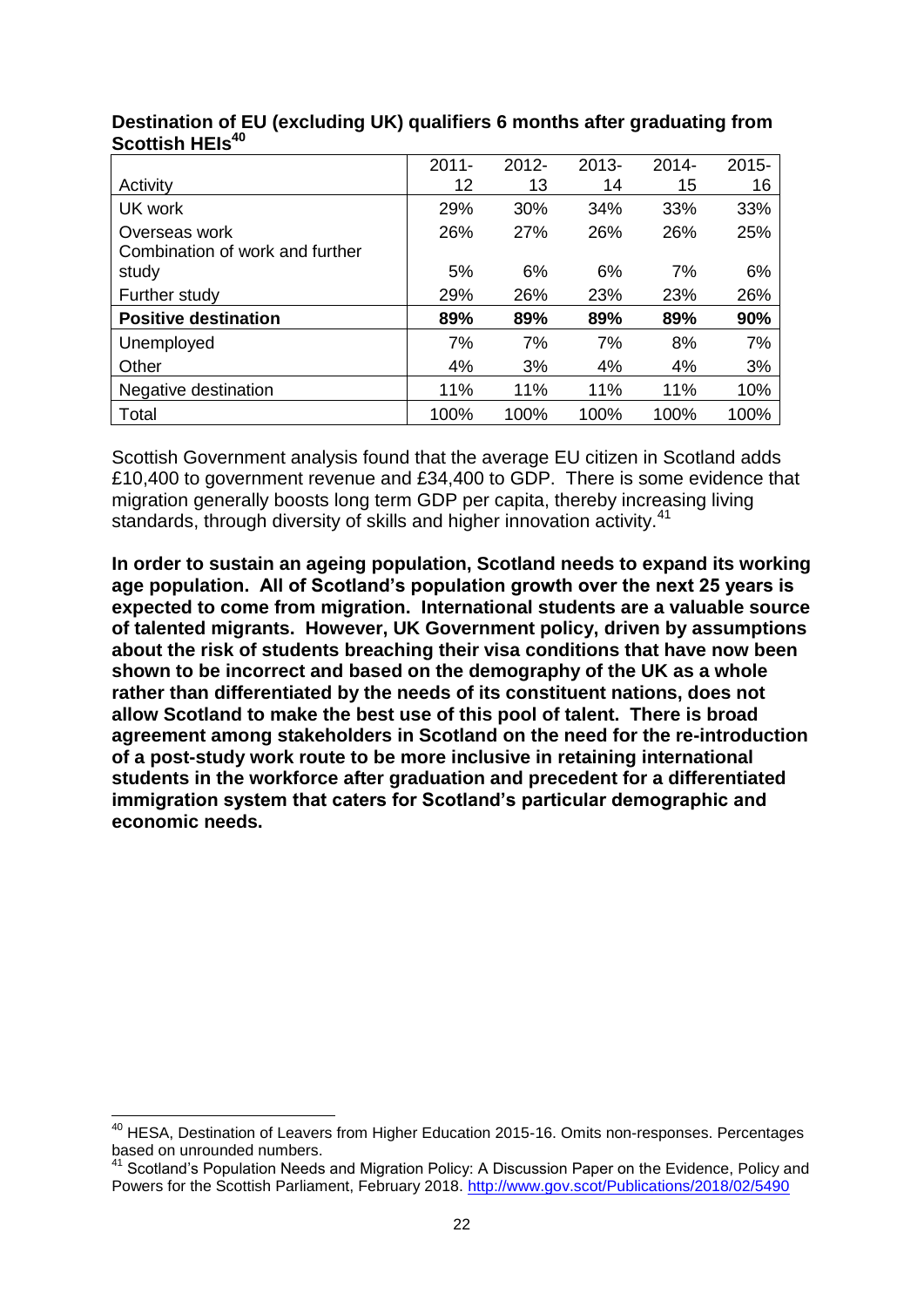## **CONCLUSION**

The profile of international students at Scottish institutions is different to that of the UK as a whole, with different consequences for the immediate economic, social and cultural impact that they have on their institutions and local communities during their period of study. The potential that they offer to Scotland in terms of longer term migration and economic and social value is also more significant when seen in the light of Scotland's particular demographic and economic challenges.

UK Government's current approach to immigration presents challenges for Scottish educational institutions in attracting international students. The removal of the poststudy work route has set Scotland and the UK back relative to the visa offer being made by competitor countries, reflected in the lower rate of growth in international student numbers in Scotland compared to the likes of Australia or Canada.

The UK Government has made clear its intention to withdraw from the European Single Market and the customs union and to end freedom of movement of persons between the UK and the European Union. This is likely to have a significant effect on the number of students from EU countries studying in Scotland in the future. The lack of clarity from the UK Government about its preferred immigration arrangements for EU citizens after Brexit inhibits the ability of educational institutions to plan effectively for the future and creates uncertainty among those EU citizens considering their options about where to study.

While immigration is reserved to the UK Government, the Scottish Government believes that continuing free movement of persons is in the best interests of Scotland and the UK as a whole. We do not believe that a restrictive model which limits free movement is in Scotland's, or the UK's, interests. Furthermore, for migration from outside the EU it is clear that a one-size fits all approach does not meet Scotland's needs. There is a clear case for a differentiated migration system that recognises the different needs across the UK.

There is precedent for a differentiated approach to immigration within the UK: The Fresh Talent initiative, introduced in 2005 by the previous coalition government in Scotland in partnership with the UK Government, allowed international students at Scottish higher education institutions to work in Scotland for two years after graduation.<sup>42</sup> The post-study work route was subsequently closed by the UK Government in 2012.

There is consensus in Scotland, amongst business, education and across political parties represented in the Scottish Parliament of the importance of the return of a post-study work route. This will make Scotland's offer to international students more attractive relative to competing countries, to allow talented students to remain and contribute to the Scottish economy. The Scottish Government encourages the UK Government to accept the recommendation of the Smith Report to *"explore the possibility of introducing formal schemes to allow international higher education* 

**<sup>.</sup>**  $42$  In 2008 Fresh Talent was mainstreamed into the newly-implemented UK points-based immigration system.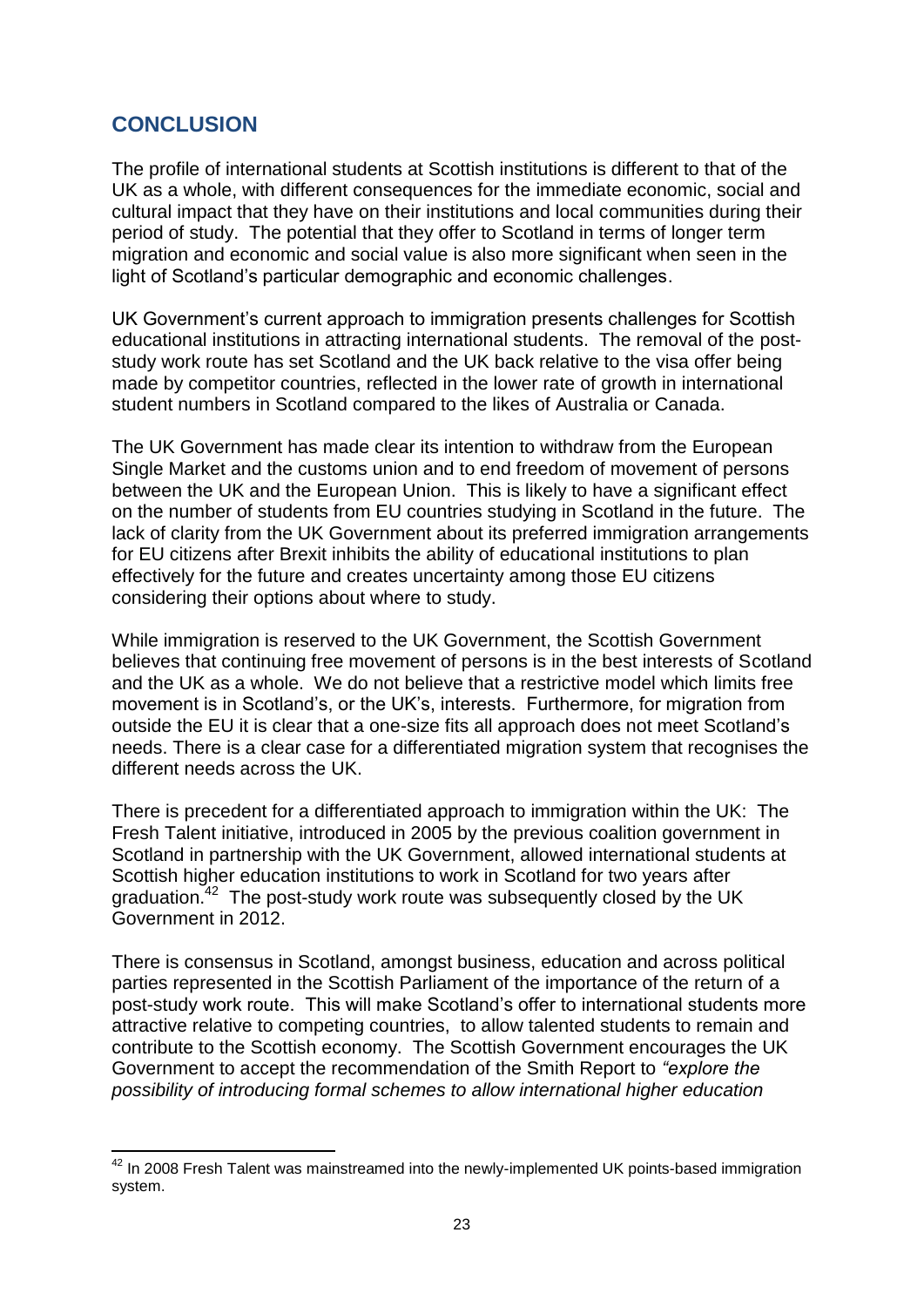#### *students graduating from Scottish further and higher education institutions to remain in Scotland and contribute to economic activity for a defined period of time."*<sup>43</sup>

The UK Government launched a "low risk Tier 4 pilot" in July 2016, simplifying the visa application process for international students studying a Masters' course of 13 months or less at four UK universities (Oxford, Cambridge, Bath and Imperial College London). In December 2017 the UK Government announced that the pilot had been expanded to include a further 23 HEIs from across the UK, including the University of Edinburgh and the University of Glasgow.

While we are pleased that the UK Government has recognised the need to introduce more flexible arrangements for international students to find work after their studies, the Tier 4 pilot falls far short of a full post-study work route visa. We are disappointed at the lack of consultation from the UK Government with either the Scottish Government or Scottish HEIs; that it took over a year for the pilot to be extended; and that it has been extended to such a limited extent. We are concerned at the emphasis on visa refusal rates as the basis for including institutions in the pilot, as this discriminates against smaller and more specialist institutions whose refusal rates are more likely to vary due to the relatively low number of applicants.*<sup>44</sup>*

In their report on their inquiry into Demography of Scotland and the implications for Devolution, the House of Commons Scottish Affairs Committee stated that "The [UK] Government response makes clear that the UK Government believes that the current system is excellent, and already meets the needs of Scottish universities and the Scottish economy more widely. This position contrasts with the evidence we received during our inquiry into post-study work schemes, and also stands in stark opposition to the views expressed by all of Scotland's main political parties."<sup>45</sup>

**The Scottish Government encourages the Migration Advisory Committee to recognise the heightened beneficial impact of international students to Scotland relative to the rest of the UK; and to recommend that the UK Government acknowledges the broad consensus across academia, industry and political parties for the need for a migration system that is more conducive to attracting and retaining international students in Scotland.**

 $\overline{a}$ 

<sup>&</sup>lt;sup>43</sup> [http://webarchive.nationalarchives.gov.uk/20151202171017/http://www.smith-commission.scot/](http://webarchive.nationalarchives.gov.uk/20151202171017/http:/www.smith-commission.scot/)

<sup>44</sup> <https://www.universities-scotland.ac.uk/response-home-office-tier-4-visa-pilot/>

<sup>45</sup> Demography of Scotland and the Implications for Devolution, House of Commons Scottish Affairs Committee, Second Report of Session 2016-17, November 2016,

[https://www.parliament.uk/business/committees/committees-a-z/commons-select/scottish-affairs](https://www.parliament.uk/business/committees/committees-a-z/commons-select/scottish-affairs-committee/inquiries/parliament-2015/demography-devolution-scotland-15-16/)[committee/inquiries/parliament-2015/demography-devolution-scotland-15-16/](https://www.parliament.uk/business/committees/committees-a-z/commons-select/scottish-affairs-committee/inquiries/parliament-2015/demography-devolution-scotland-15-16/)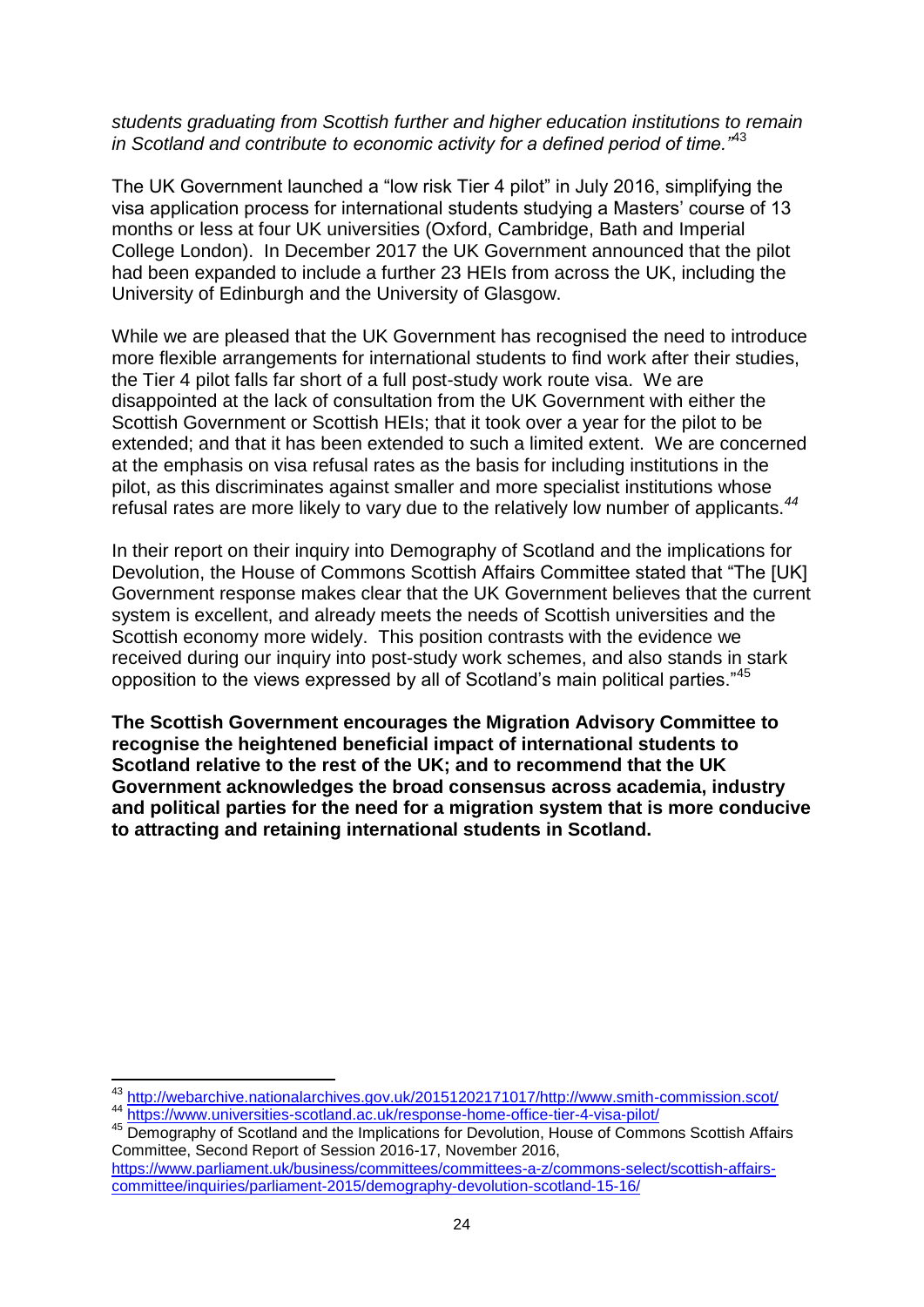## **ANNEX**

#### **Enrolments at Scotland's colleges 2016-17 split by college and home area prior to study**

| College name                  | Scotland | Other UK | EU       | Non-EU   | <b>Total Non-UK</b> |
|-------------------------------|----------|----------|----------|----------|---------------------|
| Ayrshire College              | 14,568   | 42       | 8        | 19       | 27                  |
| <b>Borders College</b>        | 5,019    | 30       | $\Omega$ | O        | 0                   |
| City of Glasgow College       | 27,083   | 618      | 178      | 1,108    | 1,286               |
| Dumfries and Galloway College | 6,503    | 76       | 5        | 0        | 5                   |
| Dundee and Angus College      | 18,867   | 10       | 5        | $\Omega$ | 5                   |
| Edinburgh College             | 21,018   | 57       | 63       | 11       | 74                  |
| <b>Fife College</b>           | 30,929   | 104      | 5        | 10       | 15                  |
| Forth Valley College          | 14,604   | 33       | 18       | 10       | 28                  |
| Glasgow Clyde College         | 19,968   | 6        | 7        | 0        |                     |
| Glasgow Kelvin College        | 18,039   | 0        | $\Omega$ | 0        | O                   |
| <b>Inverness College</b>      | 4,274    | 5        | 13       | 0        | 13                  |
| Lews Castle College           | 1,659    | 5        | 0        | $\Omega$ | O                   |
| Moray College                 | 3,278    | 0        | 0        | 0        | 0                   |
| New College Lanarkshire       | 18,968   | 103      | 12       | 5        | 17                  |
| Newbattle Abbey College       | 143      | $\Omega$ | $\Omega$ | $\Omega$ | 0                   |
| North East Scotland College   | 19,531   | 117      | 83       | 38       | 121                 |
| North Highland College        | 7,375    | 5        | $\Omega$ | $\Omega$ | 0                   |
| <b>Orkney College</b>         | 3,364    |          | 5        | 19       | 24                  |
| Perth College                 | 6,322    | 5        | 0        | 0        | 0                   |
| <b>SRUC Land based</b>        | 6,272    | 16       | $\Omega$ | 0        | O                   |
| Sabhal Mor Ostaig             | 804      | 129      | 67       | 132      | 199                 |
| <b>Shetland College</b>       | 3,919    | 0        | 0        | 0        |                     |
| South Lanarkshire College     | 4,387    | 5        | 0        | 0        | O                   |
| West College Scotland         | 24,994   | 22       | 46       | 8        | 54                  |
| West Lothian College          | 7,116    | 5        | 0        | 5        | 5                   |
| Total                         | 289,004  | 1,400    | 515      | 1,365    | 1,880               |

Source: Scottish Funding Council Infact database

Unknown values excluded from table.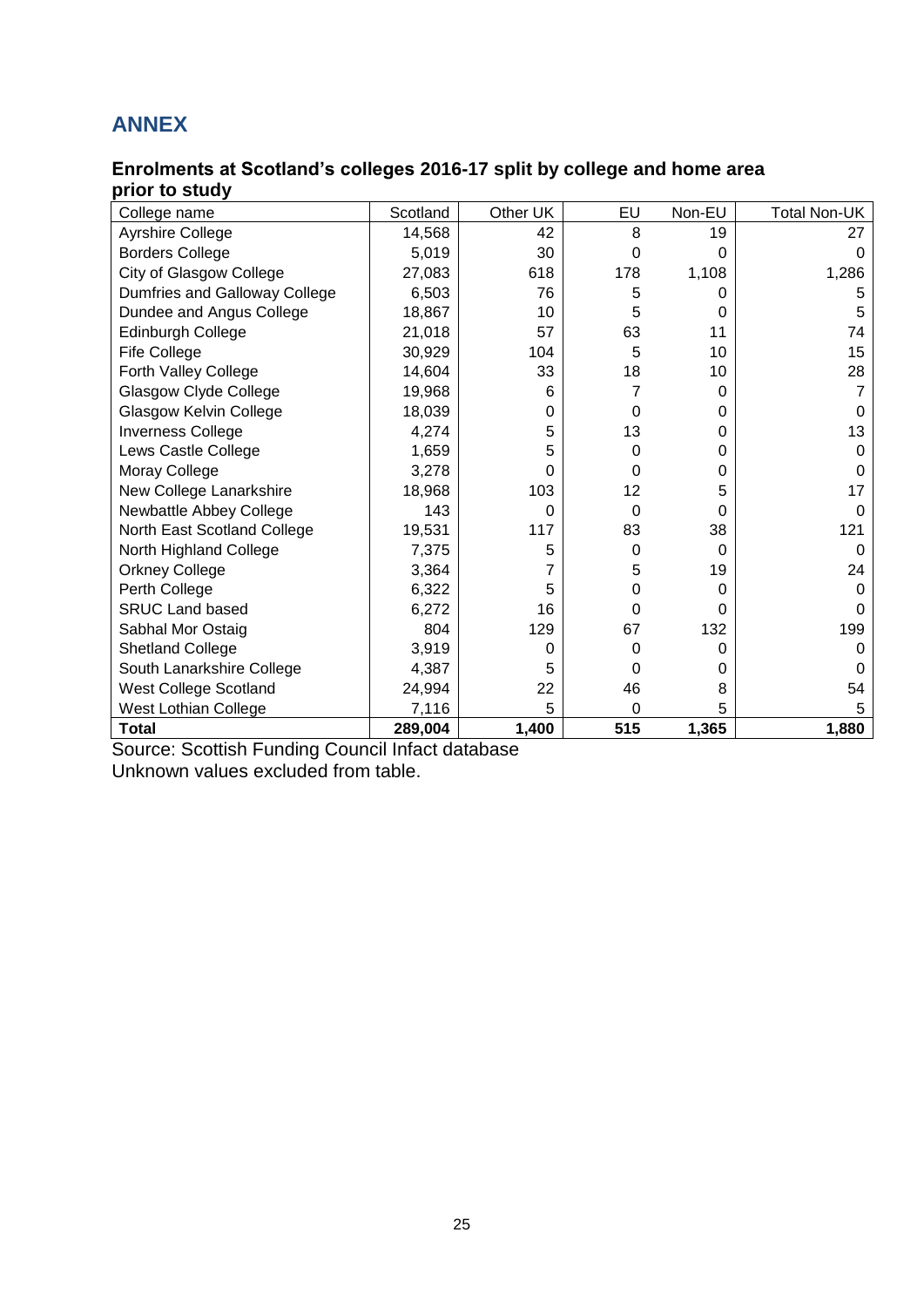#### **Students at Scottish HEIs 2016-17 split by HE provider, level of study and domicile**

|                                         | Postgraduate<br>Undergraduate |        |           |        |              |        |           |         |
|-----------------------------------------|-------------------------------|--------|-----------|--------|--------------|--------|-----------|---------|
| <b>HE</b> provider                      | Other EU                      | Non-EU | <b>UK</b> |        | All Other EU | Non-EU | <b>UK</b> | All     |
| The University of Aberdeen              | 9%                            | 27%    | 64%       | 3,940  | 23%          | 6%     | 71%       | 10,210  |
| University of Abertay Dundee            | 19%                           | 14%    | 67%       | 390    | 11%          | 1%     | 88%       | 3,455   |
| The University of Dundee                | 5%                            | 18%    | 77%       | 4,800  | 6%           | 4%     | 89%       | 10,590  |
| <b>Edinburgh Napier University</b>      | 21%                           | 16%    | 63%       | 2,385  | 10%          | 5%     | 85%       | 10,525  |
| The University of Edinburgh             | 16%                           | 39%    | 46%       | 10,270 | 9%           | 18%    | 73%       | 21,640  |
| Glasgow Caledonian University           | 6%                            | 30%    | 64%       | 2,905  | 4%           | 3%     | 93%       | 13,510  |
| Glasgow School of Art                   | 16%                           | 37%    | 46%       | 610    | 14%          | 13%    | 73%       | 1,590   |
| The University of Glasgow               | 10%                           | 41%    | 49%       | 8,190  | 12%          | 8%     | 80%       | 20,425  |
| Heriot-Watt University                  | 18%                           | 35%    | 47%       | 3,085  | 6%           | 14%    | 80%       | 7,415   |
| The Open University                     | 0%                            | 0%     | 100%      | 470    | 0%           | 0%     | 100%      | 14,990  |
| Queen Margaret University, Edinburgh    | 14%                           | 14%    | 73%       | 1,750  | 16%          | 3%     | 82%       | 3,460   |
| The Robert Gordon University            | 6%                            | 21%    | 73%       | 3,465  | 10%          | 4%     | 86%       | 9,065   |
| Royal Conservatoire of Scotland         | 14%                           | 25%    | 61%       | 315    | 11%          | 12%    | 77%       | 845     |
| The University of St Andrews            | 23%                           | 40%    | 37%       | 2,080  | 9%           | 32%    | 59%       | 8,250   |
| <b>SRUC</b>                             | 26%                           | 0%     | 74%       | 100    | 3%           | 1%     | 96%       | 1,520   |
| The University of Stirling              | 9%                            | 32%    | 59%       | 3,480  | 8%           | 4%     | 88%       | 8,585   |
| The University of Strathclyde           | 9%                            | 23%    | 67%       | 7,365  | 6%           | 5%     | 89%       | 15,595  |
| University of the Highlands and Islands | 4%                            | 6%     | 90%       | 665    | 2%           | 1%     | 97%       | 8,055   |
| The University of the West of Scotland  | 3%                            | 23%    | 74%       | 2,560  | 4%           | 3%     | 93%       | 13,395  |
| Total                                   | 11%                           | 29%    | 60%       | 58,825 | 8%           | 8%     | 84%       | 183,105 |

Source: HESA Data, SG Analysis

Totals include Open University students; however there are 0 international students at this HEI in Scotland.

#### **Enrolments at HEIs split by country of HE provider, domicile, and level of study 2016-17**

| <b>Scotland HEIs</b>   | <b>EU</b>       | <b>Non-EU</b> | <b>UK</b> | <b>Total</b> |
|------------------------|-----------------|---------------|-----------|--------------|
| Postgraduate           | 11%             | 29%           | 60%       | 58,825       |
| Undergraduate          | 8%              | 8%            | 84%       | 183,105      |
| Total                  | 9%              | 13%           | 78%       | 241,935      |
|                        |                 |               |           |              |
| <b>Rest of UK HEIs</b> | <b>EU</b>       | <b>Non-EU</b> | <b>UK</b> | <b>Total</b> |
| Postgraduate           | 8%              | 27%           | 65%       | 492,770      |
| Undergraduate          | 5%              | 9%            | 86%       | 1,583,175    |
| Total                  | 5%              | 13%           | 81%       | 2,075,945    |
|                        |                 |               |           |              |
| <b>UK Total HEIs</b>   | <b>Other EU</b> | <b>Non-EU</b> | <b>UK</b> | <b>Total</b> |
| Postgraduate           | 8%              | 27%           | 64%       | 551,595      |
| Undergraduate          | 5%              | 9%            | 86%       | 1,766,285    |
| Total                  | 6%              | 13%           | 81%       | 2,317,880    |

Source: HESA Data, SG Analysis

Numbers rounded to nearest 5. Totals and percentages based on unrounded numbers.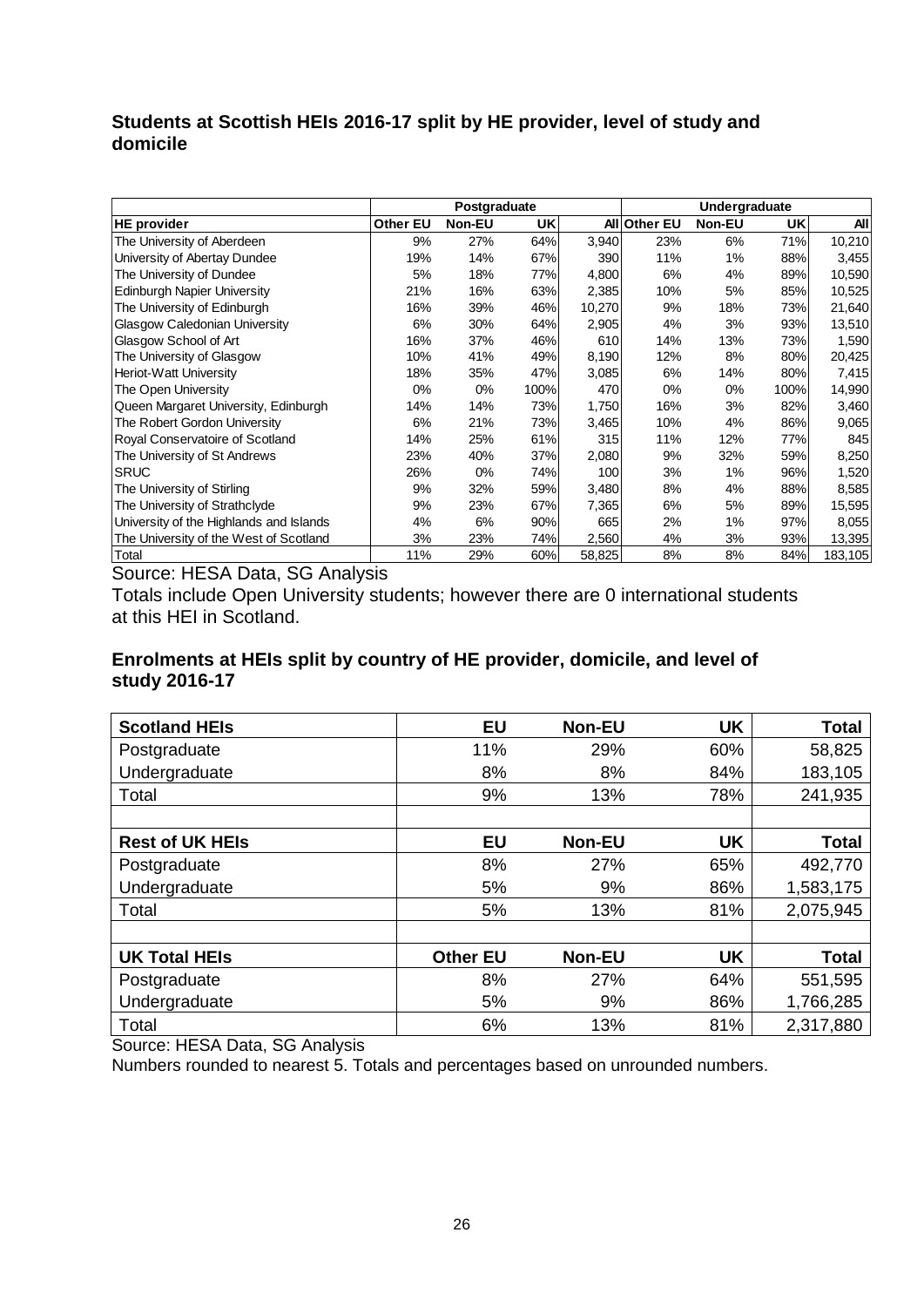#### **UCAS Applicant Statistics – as at 30 June Deadline**

| Domicile of<br>applicant | Country of<br>Provider | 2015   | 2016   | 2017   | Change<br>between<br>2016-17 |
|--------------------------|------------------------|--------|--------|--------|------------------------------|
| EU<br>(excluding<br>UK)  | Scotland               | 19,290 | 19,820 | 19,090 | $-3.7%$                      |
|                          | England                | 41,330 | 44,330 | 42,080 | $-5.1%$                      |
|                          | UK                     | 48,930 | 51,850 | 49,250 | $-5.0%$                      |

Source: UCAS: Applicant Statistics – 30<sup>th</sup> June Deadline – 2017 Cycle Note: Applicants can make up to five applications

UCAS Acceptance Statistics

| Domicile of<br>applicant | Country of<br>Provider | 2015   | 2016   | 2017   | Change<br>between<br>2016-17 |
|--------------------------|------------------------|--------|--------|--------|------------------------------|
| EU<br>(excluding<br>UK)  | Scotland               | 4,245  | 4,650  | 4,175  | $-10%$                       |
|                          | England                | 23,380 | 24,840 | 24,565 | $-1%$                        |
|                          | UK                     | 29,300 | 31,350 | 30,700 | $-2%$                        |

Source: UCAS: End of Cycle - 11<sup>th</sup> December - 2017 Cycle

HESA student numbers

The University of Edinburgh accounts for 16.8% of Scotland's EU domiciled students.

The University of Glasgow accounts for 14.6% and The University of Aberdeen, 12.0%.

EU domiciled enrolments are most likely to be enrolled on 'Business & administrative studies' (17.3%) and 'Biological Sciences' (11.9%) subjects.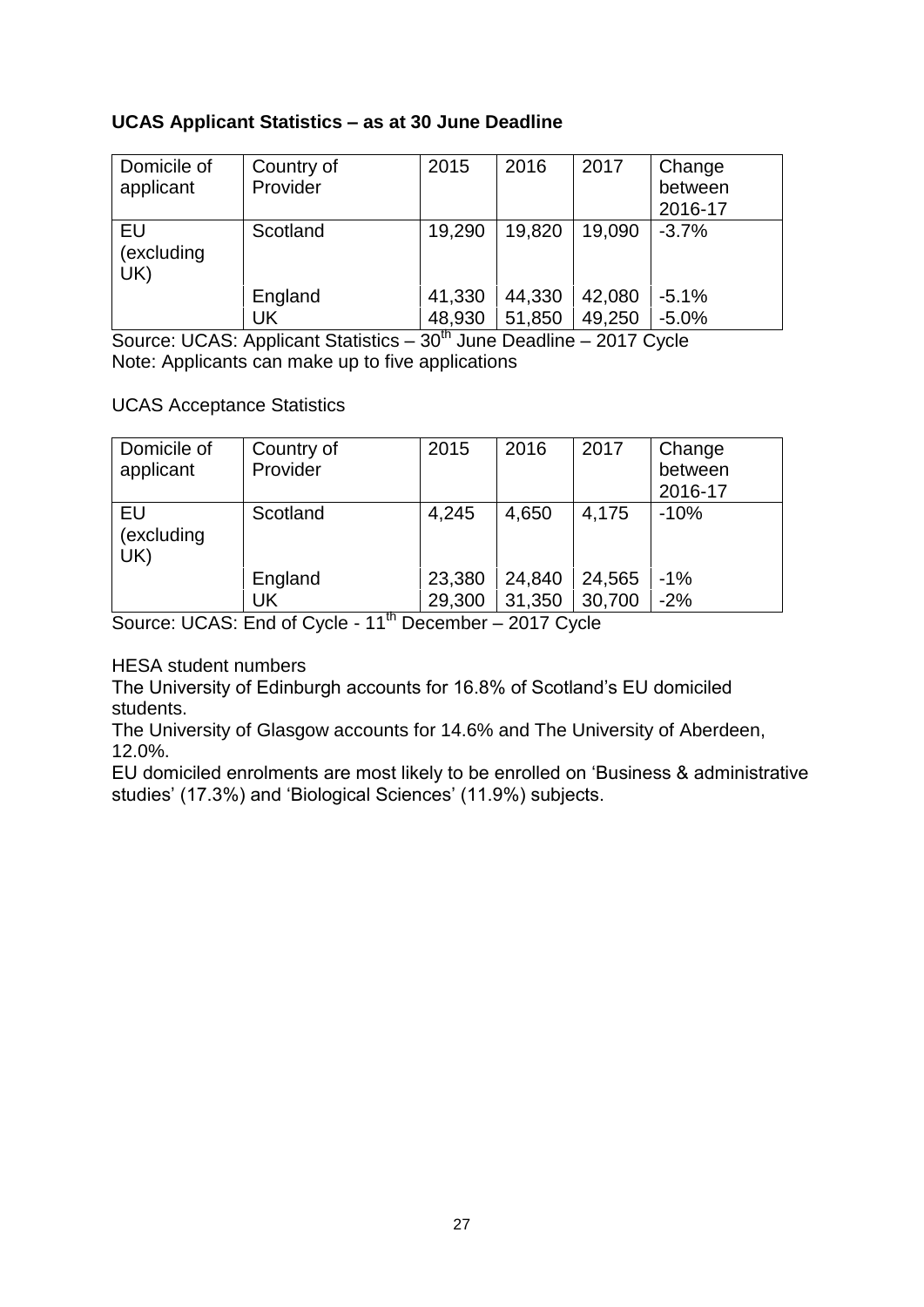#### **Enrolments at Scottish HEIs split by HE provider, subject, and domicile of student 2016-17**

| EU<br>EU<br><b>UK</b><br>HE provider<br>Subject area                        | Total  |
|-----------------------------------------------------------------------------|--------|
| (1) Medicine & dentistry<br>4%<br>12%<br>84%                                | 1,105  |
| (2) Subjects allied to medicine<br>17%<br>12%<br>72%                        | 775    |
| (3) Biological sciences<br>33%<br>6%<br>60%                                 | 1,805  |
| (5) Agriculture & related subjects<br>17%<br>83%<br>17%                     | 30     |
| 13%<br>(6) Physical sciences<br>14%<br>73%                                  | 1,190  |
| 33%<br>62%<br>(7) Mathematical sciences<br>10%                              | 105    |
| 36%<br>(8) Computer science<br>17%<br>48%                                   | 210    |
| 23%<br>(9) Engineering & technology<br>11%<br>66%                           | 1,580  |
| (A) Architecture, building & planning<br>11%<br>0%<br>89%<br>The University | 45     |
| of Aberdeen<br>9%<br>(B) Social studies<br>39%<br>52%                       | 1,555  |
| 17%<br>$(C)$ Law<br>17%<br>67%                                              | 1,090  |
| 27%<br>(D) Business & administrative studies<br>27%<br>45%                  | 865    |
| 33%<br>33%<br>33%<br>(E) Mass communications & documentation                | 15     |
| 29%<br>11%<br>60%<br>(F) Languages                                          | 755    |
| (G) Historical & philosophical studies<br>15%<br>10%<br>75%                 | 855    |
| (H) Creative arts & design<br>27%<br>4%<br>70%                              | 280    |
| (I) Education<br>3%<br>2%<br>95%                                            | 1,855  |
| 0%<br>(J) Combined<br>0%<br>100%                                            | 40     |
| The University of Aberdeen Total<br>19%<br>12%<br>69%                       | 14,150 |
| 2%<br>0%<br>96%<br>(2) Subjects allied to medicine                          | 225    |
| 1%<br>(3) Biological sciences<br>12%<br>87%                                 | 940    |
| (5) Agriculture & related subjects<br>8%<br>0%<br>93%                       | 200    |
| 8%<br>(6) Physical sciences<br>8%<br>88%                                    | 120    |
| (8) Computer science<br>11%<br>4%<br>86%<br>University of                   | 700    |
| Abertay<br>(9) Engineering & technology<br>38%<br>0%<br>63%                 | 160    |
| Dundee<br>(B) Social studies<br>10%<br>1%<br>90%                            | 335    |
| 10%<br>0%<br>90%<br>$(C)$ Law                                               | 105    |
| (D) Business & administrative studies<br>15%<br>5%<br>79%                   | 585    |
| 9%<br>3%<br>88%<br>(H) Creative arts & design                               | 445    |
| 0%<br>(I) Education<br>14%<br>86%                                           | 35     |
| University of Abertay Dundee Total<br>12%<br>2%<br>86%                      | 3,845  |
| (1) Medicine & dentistry<br>2%<br>18%<br>79%                                | 1,335  |
| 2%<br>(2) Subjects allied to medicine<br>4%<br>94%                          | 4,240  |
| (3) Biological sciences<br>16%<br>5%<br>78%                                 | 1,005  |
| (5) Agriculture & related subjects<br>0%<br>100%<br>0%                      | 5      |
| (6) Physical sciences<br>9%<br>9%<br>81%                                    | 480    |
| (7) Mathematical sciences<br>9%<br>The University<br>6%<br>83%              | 175    |
| of Dundee<br>(8) Computer science<br>14%<br>7%<br>78%                       | 430    |
| (9) Engineering & technology<br>11%<br>15%<br>74%                           | 600    |
| (A) Architecture, building & planning<br>16%<br>17%<br>67%                  | 350    |
| (B) Social studies<br>8%<br>5%<br>87%                                       | 910    |
| $(C)$ Law<br>7%<br>23%<br>70%                                               | 795    |
| (D) Business & administrative studies<br>11%<br>35%<br>54%                  | 820    |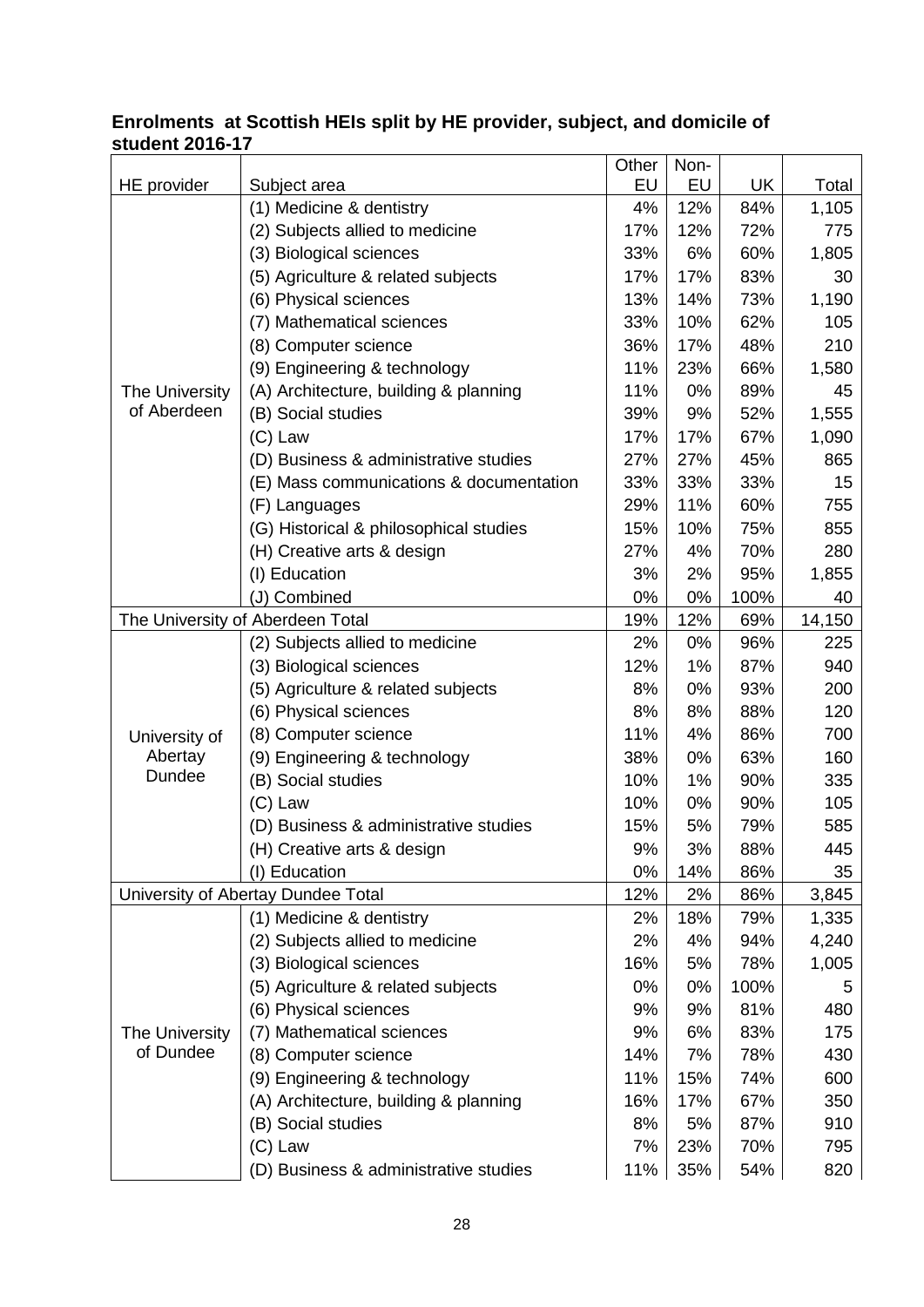|                                | (E) Mass communications & documentation  | 2%  | 2%  | 98%  | 235    |
|--------------------------------|------------------------------------------|-----|-----|------|--------|
|                                | (F) Languages                            | 10% | 3%  | 87%  | 630    |
|                                | (G) Historical & philosophical studies   | 2%  | 3%  | 94%  | 500    |
|                                | (H) Creative arts & design               | 5%  | 3%  | 93%  | 1,335  |
|                                | (I) Education                            | 1%  | 2%  | 97%  | 1,550  |
|                                | (J) Combined                             |     |     |      | 0      |
| The University of Dundee Total |                                          | 6%  | 9%  | 85%  | 15,390 |
|                                | (2) Subjects allied to medicine          | 3%  | 1%  | 96%  | 2,555  |
|                                | (3) Biological sciences                  | 12% | 4%  | 85%  | 1,355  |
|                                | (5) Agriculture & related subjects       | 17% | 0%  | 83%  | 175    |
|                                | (8) Computer science                     | 16% | 4%  | 81%  | 1,655  |
| Edinburgh                      | (9) Engineering & technology             | 12% | 11% | 77%  | 1,170  |
| Napier                         | (A) Architecture, building & planning    | 7%  | 7%  | 86%  | 470    |
| <b>University</b>              | (B) Social studies                       | 6%  | 1%  | 93%  | 530    |
|                                | $(C)$ Law                                | 0%  | 0%  | 100% | 230    |
|                                | (D) Business & administrative studies    | 19% | 17% | 64%  | 3,145  |
|                                | (E) Mass communications & documentation  | 11% | 4%  | 85%  | 460    |
|                                | (F) Languages                            | 18% | 2%  | 80%  | 300    |
|                                | (H) Creative arts & design               | 14% | 5%  | 81%  | 860    |
|                                | <b>Edinburgh Napier University Total</b> | 12% | 7%  | 81%  | 12,910 |
|                                | (1) Medicine & dentistry                 | 6%  | 13% | 81%  | 2,070  |
|                                | (2) Subjects allied to medicine          | 14% | 18% | 68%  | 995    |
|                                | (3) Biological sciences                  | 16% | 19% | 64%  | 3,150  |
|                                | (4) Veterinary science                   | 4%  | 41% | 55%  | 795    |
|                                | (5) Agriculture & related subjects       | 8%  | 15% | 77%  | 370    |
|                                | (6) Physical sciences                    | 16% | 17% | 67%  | 2,245  |
|                                | (7) Mathematical sciences                | 18% | 28% | 54%  | 775    |
|                                | (8) Computer science                     | 34% | 35% | 31%  | 1,420  |
| The University                 | (9) Engineering & technology             | 19% | 30% | 51%  | 2,025  |
| of Edinburgh                   | (A) Architecture, building & planning    | 10% | 50% | 41%  | 1,045  |
|                                | (B) Social studies                       | 9%  | 34% | 57%  | 3,520  |
|                                | $(C)$ Law                                | 9%  | 26% | 65%  | 1,425  |
|                                | (D) Business & administrative studies    | 8%  | 46% | 46%  | 2,010  |
|                                | (E) Mass communications & documentation  | 17% | 33% | 50%  | 90     |
|                                | (F) Languages                            | 10% | 18% | 72%  | 2,865  |
|                                | (G) Historical & philosophical studies   | 7%  | 17% | 77%  | 3,000  |
|                                | (H) Creative arts & design               | 10% | 16% | 74%  | 1,410  |
|                                | (I) Education                            | 2%  | 17% | 81%  | 1,885  |
|                                | (J) Combined                             | 3%  | 16% | 82%  | 820    |
|                                | The University of Edinburgh Total        | 11% | 25% | 64%  | 31,910 |
|                                | (1) Medicine & dentistry                 | 0%  | 0%  | 100% | 35     |
|                                | (2) Subjects allied to medicine          | 3%  | 6%  | 91%  | 5,530  |
| Glasgow                        | (3) Biological sciences                  | 9%  | 5%  | 87%  | 1,235  |
| Caledonian                     | (6) Physical sciences                    | 6%  | 12% | 82%  | 170    |
| University                     | (7) Mathematical sciences                |     |     |      | 0      |
|                                | (8) Computer science                     | 12% | 5%  | 83%  | 1,200  |
|                                | (9) Engineering & technology             | 3%  | 13% | 84%  | 1,690  |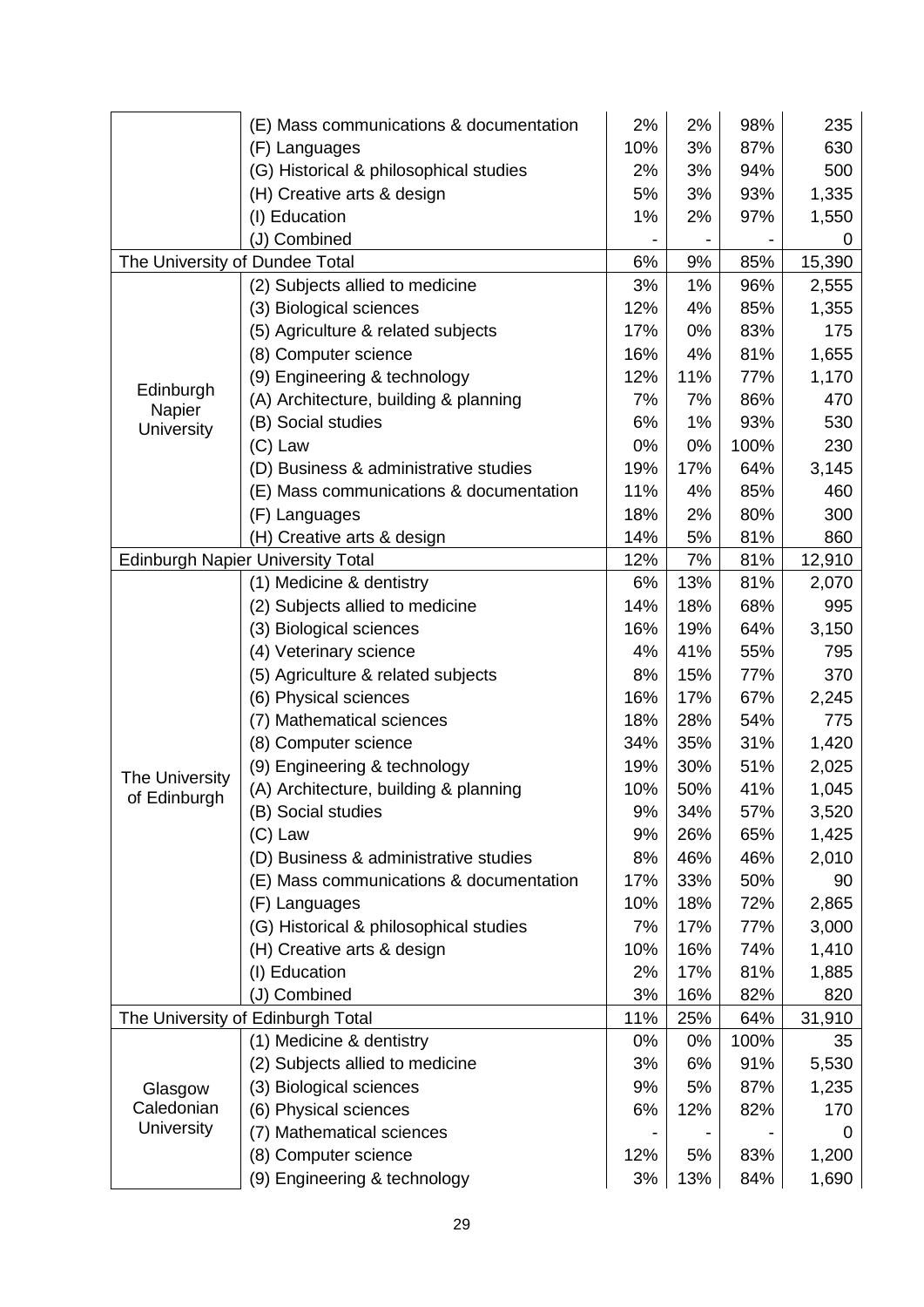|                                    | (A) Architecture, building & planning      | 2%  | 9%  | 88% | 1,025  |
|------------------------------------|--------------------------------------------|-----|-----|-----|--------|
|                                    | (B) Social studies                         | 2%  | 0%  | 97% | 1,030  |
|                                    | $(C)$ Law                                  | 3%  | 3%  | 97% | 180    |
|                                    | (D) Business & administrative studies      | 5%  | 12% | 83% | 3,660  |
|                                    | (E) Mass communications & documentation    | 8%  | 1%  | 91% | 385    |
|                                    | (F) Languages                              | 9%  | 0%  | 91% | 55     |
|                                    | (H) Creative arts & design                 | 5%  | 19% | 76% | 185    |
|                                    | (I) Education                              | 0%  | 40% | 60% | 25     |
|                                    | <b>Glasgow Caledonian University Total</b> | 5%  | 8%  | 88% | 16,415 |
|                                    | (2) Subjects allied to medicine            | 0%  | 20% | 80% | 25     |
| Glasgow                            | (9) Engineering & technology               | 25% | 25% | 50% | 20     |
| School of Art                      | (A) Architecture, building & planning      | 16% | 26% | 58% | 510    |
|                                    | (H) Creative arts & design                 | 14% | 18% | 68% | 1,590  |
|                                    | (I) Education                              | 9%  | 18% | 73% | 55     |
| <b>Glasgow School of Art Total</b> |                                            | 15% | 20% | 66% | 2,195  |
|                                    | (1) Medicine & dentistry                   | 5%  | 16% | 79% | 2,565  |
|                                    | (2) Subjects allied to medicine            | 11% | 8%  | 82% | 1,115  |
|                                    | (3) Biological sciences                    | 14% | 11% | 75% | 3,130  |
|                                    | (4) Veterinary science                     | 3%  | 44% | 54% | 710    |
|                                    | (5) Agriculture & related subjects         | 3%  | 21% | 76% | 145    |
|                                    | (6) Physical sciences                      | 15% | 7%  | 78% | 1,875  |
|                                    | (7) Mathematical sciences                  | 15% | 12% | 73% | 690    |
|                                    | (8) Computer science                       | 29% | 14% | 57% | 985    |
| The University                     | (9) Engineering & technology               | 15% | 22% | 63% | 1,960  |
| of Glasgow                         | (A) Architecture, building & planning      | 8%  | 29% | 63% | 190    |
|                                    | (B) Social studies                         | 16% | 26% | 58% | 2,575  |
|                                    | $(C)$ Law                                  | 10% | 11% | 79% | 1,290  |
|                                    | (D) Business & administrative studies      | 11% | 59% | 30% | 2,395  |
|                                    | (E) Mass communications & documentation    | 7%  | 53% | 40% | 75     |
|                                    | (F) Languages                              | 12% | 6%  | 82% | 2,090  |
|                                    | (G) Historical & philosophical studies     | 9%  | 8%  | 82% | 2,625  |
|                                    | (H) Creative arts & design                 | 9%  | 13% | 77% | 1,395  |
|                                    | (I) Education                              | 3%  | 8%  | 89% | 2,805  |
|                                    | The University of Glasgow Total            | 11% | 18% | 71% | 28,615 |
|                                    | (3) Biological sciences                    | 7%  | 8%  | 86% | 1,025  |
|                                    | (5) Agriculture & related subjects         | 18% | 32% | 55% | 110    |
|                                    | (6) Physical sciences                      | 19% | 6%  | 75% | 855    |
|                                    | (7) Mathematical sciences                  | 6%  | 33% | 61% | 850    |
|                                    | (8) Computer science                       | 12% | 12% | 76% | 420    |
|                                    | (9) Engineering & technology               | 9%  | 18% | 73% | 2,675  |
| Heriot-Watt<br><b>University</b>   | (A) Architecture, building & planning      | 8%  | 17% | 75% | 625    |
|                                    | (B) Social studies                         | 7%  | 18% | 76% | 225    |
|                                    | $(C)$ Law                                  | 0%  | 10% | 90% | 50     |
|                                    | (D) Business & administrative studies      | 8%  | 28% | 64% | 2,235  |
|                                    | (F) Languages                              | 10% | 45% | 45% | 735    |
|                                    | (H) Creative arts & design                 | 6%  | 8%  | 87% | 665    |
|                                    | (I) Education                              | 14% | 0%  | 86% | 35     |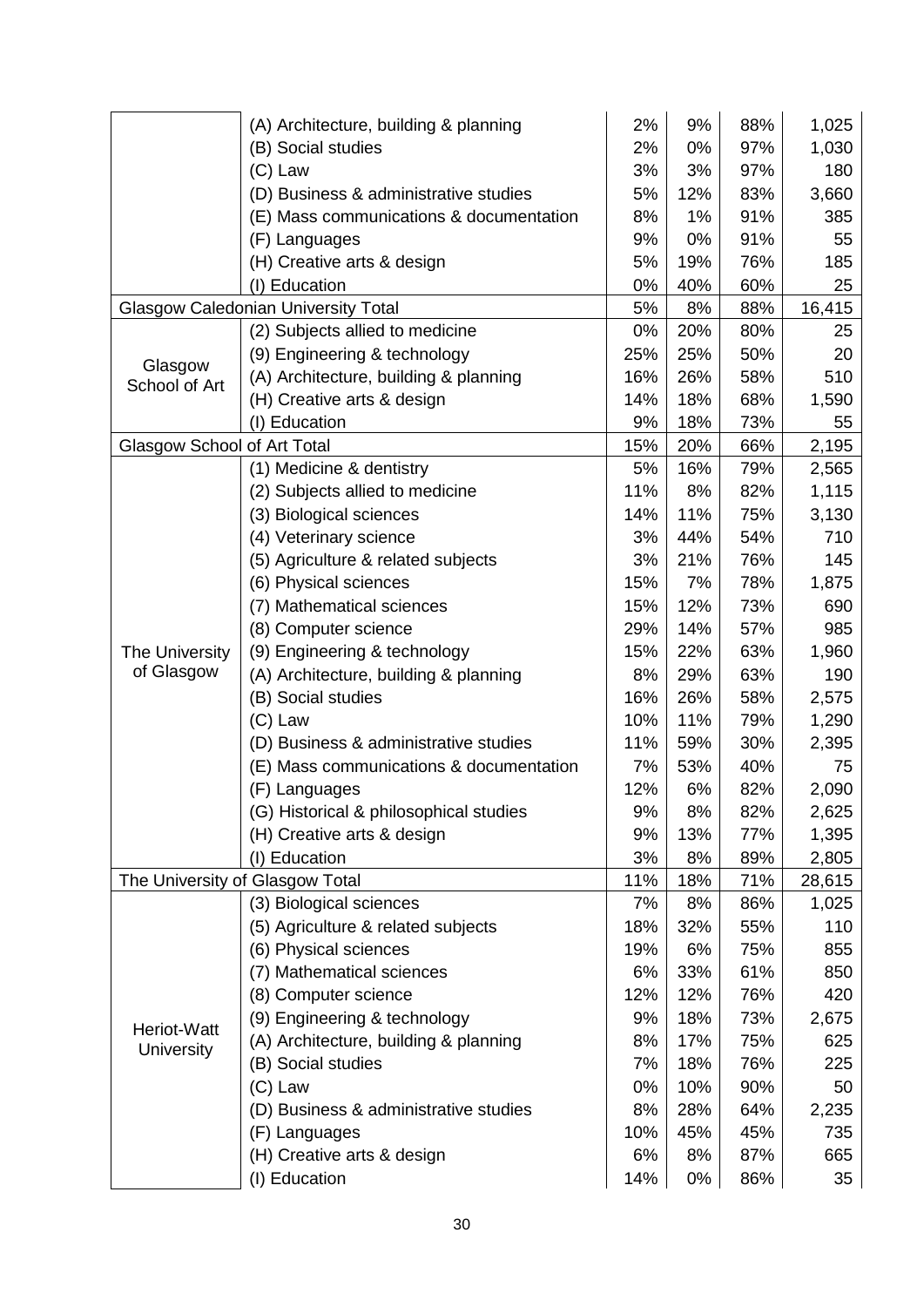| <b>Heriot-Watt University Total</b>        |                                         | 9%  | 20% | 71%  | 10,500 |
|--------------------------------------------|-----------------------------------------|-----|-----|------|--------|
|                                            | (2) Subjects allied to medicine         | 0%  | 0%  | 100% | 375    |
|                                            | (3) Biological sciences                 | 0%  | 0%  | 100% | 2,000  |
|                                            | (6) Physical sciences                   | 0%  | 0%  | 100% | 535    |
|                                            | (7) Mathematical sciences               | 0%  | 0%  | 100% | 535    |
|                                            | (8) Computer science                    | 0%  | 0%  | 100% | 830    |
|                                            | (9) Engineering & technology            | 0%  | 0%  | 100% | 905    |
| The Open                                   | (B) Social studies                      | 0%  | 0%  | 100% | 1,325  |
| <b>University</b>                          | $(C)$ Law                               | 0%  | 0%  | 100% | 290    |
|                                            | (D) Business & administrative studies   | 0%  | 0%  | 100% | 1,215  |
|                                            | (F) Languages                           | 0%  | 0%  | 100% | 770    |
|                                            | (G) Historical & philosophical studies  | 0%  | 0%  | 100% | 825    |
|                                            | (H) Creative arts & design              | 0%  | 0%  | 100% | 325    |
|                                            | (I) Education                           | 0%  | 0%  | 100% | 535    |
|                                            | (J) Combined                            | 0%  | 0%  | 100% | 5,000  |
| The Open University Total                  |                                         | 0%  | 0%  | 100% | 15,460 |
|                                            | (2) Subjects allied to medicine         | 14% | 9%  | 77%  | 2,900  |
| Queen                                      | (3) Biological sciences                 | 13% | 1%  | 86%  | 345    |
| Margaret                                   | (B) Social studies                      | 6%  | 0%  | 94%  | 170    |
| University,                                | (D) Business & administrative studies   | 17% | 4%  | 79%  | 985    |
| Edinburgh                                  | (E) Mass communications & documentation | 26% | 1%  | 72%  | 425    |
|                                            | (H) Creative arts & design              | 10% | 4%  | 86%  | 390    |
| Queen Margaret University, Edinburgh Total |                                         | 15% | 6%  | 79%  | 5,210  |
|                                            | (2) Subjects allied to medicine         | 8%  | 6%  | 85%  | 3,235  |
|                                            | (3) Biological sciences                 | 12% | 1%  | 87%  | 345    |
|                                            | (6) Physical sciences                   | 13% | 5%  | 85%  | 195    |
|                                            | (8) Computer science                    | 16% | 7%  | 77%  | 625    |
|                                            | (9) Engineering & technology            | 3%  | 20% | 78%  | 1,075  |
| The Robert                                 | (A) Architecture, building & planning   | 9%  | 5%  | 85%  | 635    |
| Gordon                                     | (B) Social studies                      | 4%  | 2%  | 94%  | 925    |
| University                                 | $(C)$ Law                               | 3%  | 13% | 84%  | 785    |
|                                            | (D) Business & administrative studies   | 11% | 12% | 76%  | 3,160  |
|                                            | (E) Mass communications & documentation | 17% | 8%  | 75%  | 575    |
|                                            | (H) Creative arts & design              | 9%  | 1%  | 90%  | 735    |
|                                            | (I) Education                           | 7%  | 29% | 67%  | 210    |
|                                            | (J) Combined                            | 17% | 17% | 67%  | 30     |
|                                            | The Robert Gordon University Total      | 9%  | 9%  | 82%  | 12,530 |
| Royal                                      | (H) Creative arts & design              | 14% | 18% | 68%  | 985    |
| Conservatoire                              |                                         |     |     |      |        |
| of Scotland                                | (I) Education                           | 0%  | 0%  | 100% | 170    |
|                                            | Royal Conservatoire of Scotland Total   | 12% | 16% | 73%  | 1,155  |
|                                            | (1) Medicine & dentistry                | 2%  | 28% | 69%  | 490    |
|                                            | (2) Subjects allied to medicine         | 13% | 39% | 45%  | 155    |
| The University                             | (3) Biological sciences                 | 15% | 30% | 55%  | 1,030  |
| of St Andrews                              | (5) Agriculture & related subjects      | 0%  | 50% | 0%   | 10     |
|                                            | (6) Physical sciences                   | 10% | 18% | 71%  | 1,340  |
|                                            | (7) Mathematical sciences               | 12% | 18% | 69%  | 515    |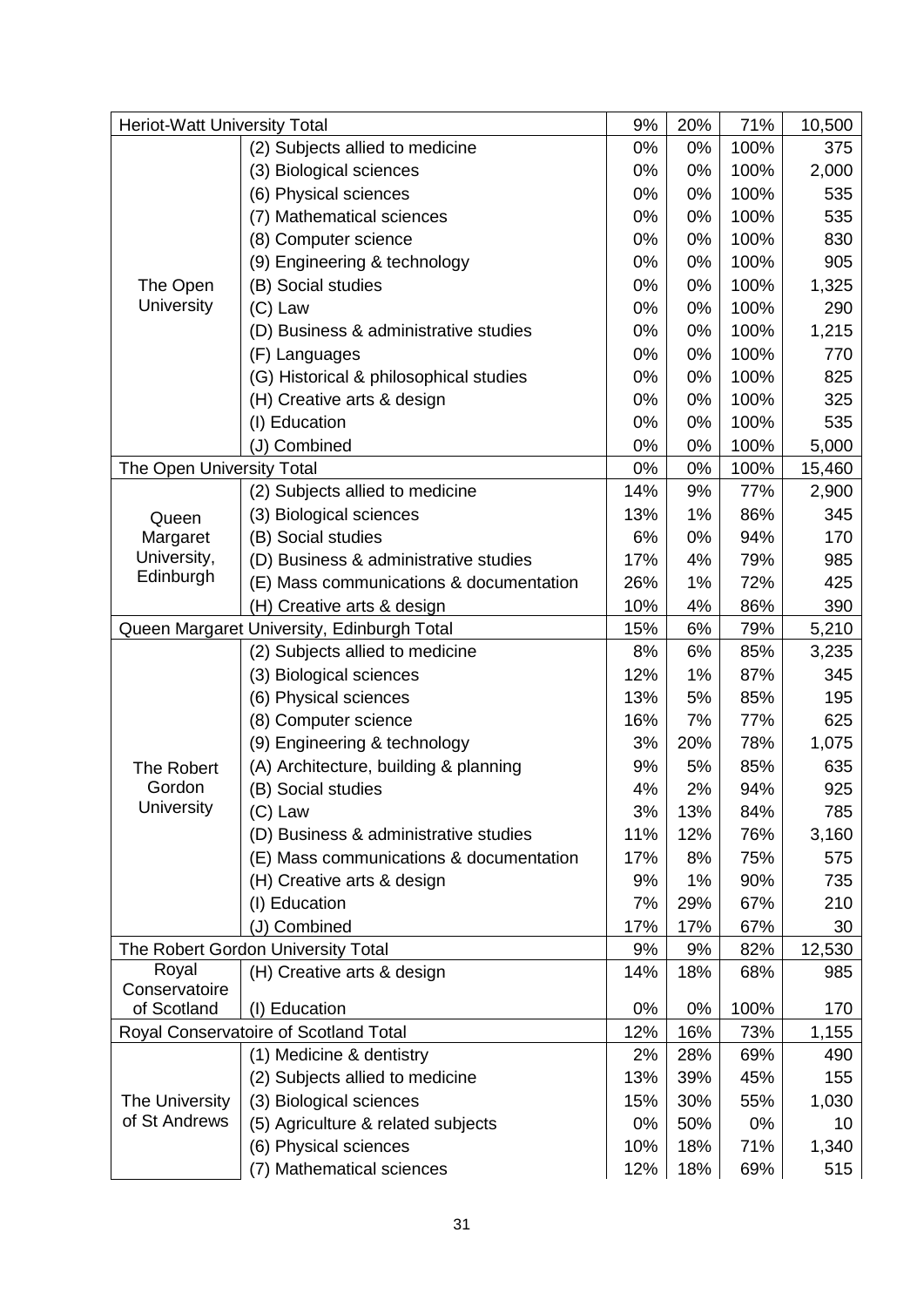|                                  | (8) Computer science                    | 16% | 34% | 51%  | 445    |
|----------------------------------|-----------------------------------------|-----|-----|------|--------|
|                                  | (B) Social studies                      | 11% | 46% | 43%  | 1,830  |
|                                  | (D) Business & administrative studies   | 22% | 56% | 22%  | 655    |
|                                  | (E) Mass communications & documentation | 11% | 42% | 47%  | 95     |
|                                  | (F) Languages                           | 13% | 33% | 54%  | 1,920  |
|                                  | (G) Historical & philosophical studies  | 9%  | 34% | 57%  | 1,680  |
|                                  | (H) Creative arts & design              | 7%  | 33% | 60%  | 75     |
|                                  | (J) Combined                            | 0%  | 0%  | 100% | 95     |
|                                  | The University of St Andrews Total      | 12% | 34% | 55%  | 10,330 |
|                                  | (3) Biological sciences                 | 2%  | 2%  | 96%  | 275    |
|                                  | (5) Agriculture & related subjects      | 5%  | 0%  | 95%  | 715    |
| <b>SRUC</b>                      | (6) Physical sciences                   | 5%  | 0%  | 95%  | 285    |
|                                  | (A) Architecture, building & planning   | 13% | 0%  | 88%  | 40     |
|                                  | (D) Business & administrative studies   | 3%  | 2%  | 95%  | 295    |
|                                  | (I) Education                           | 0%  | 0%  | 100% | 10     |
| <b>SRUC Total</b>                |                                         | 4%  | 1%  | 95%  | 1,620  |
|                                  | (2) Subjects allied to medicine         | 5%  | 1%  | 93%  | 1,980  |
|                                  | (3) Biological sciences                 | 9%  | 5%  | 86%  | 2,175  |
|                                  | (4) Veterinary science                  | 25% | 25% | 38%  | 40     |
|                                  | (5) Agriculture & related subjects      | 19% | 38% | 43%  | 105    |
|                                  | (6) Physical sciences                   | 6%  | 11% | 82%  | 485    |
|                                  | (7) Mathematical sciences               | 9%  | 0%  | 91%  | 110    |
|                                  | (8) Computer science                    | 16% | 10% | 75%  | 440    |
| The University                   | (A) Architecture, building & planning   | 0%  | 0%  | 100% | 95     |
| of Stirling                      | (B) Social studies                      | 6%  | 4%  | 90%  | 1,625  |
|                                  | $(C)$ Law                               | 6%  | 7%  | 88%  | 405    |
|                                  | (D) Business & administrative studies   | 11% | 39% | 49%  | 1,815  |
|                                  | (E) Mass communications & documentation | 15% | 20% | 66%  | 615    |
|                                  | (F) Languages                           | 10% | 13% | 77%  | 600    |
|                                  | (G) Historical & philosophical studies  | 7%  | 4%  | 89%  | 670    |
|                                  | (H) Creative arts & design              |     |     |      | 0      |
|                                  | (I) Education                           | 2%  | 11% | 87%  | 825    |
|                                  | (J) Combined                            | 13% | 88% | 0%   | 80     |
| The University of Stirling Total |                                         | 8%  | 12% | 80%  | 12,065 |
|                                  | (2) Subjects allied to medicine         | 4%  | 14% | 81%  | 1,455  |
|                                  | (3) Biological sciences                 | 6%  | 2%  | 91%  | 1,055  |
|                                  | (6) Physical sciences                   | 8%  | 6%  | 86%  | 1,400  |
|                                  | (7) Mathematical sciences               | 9%  | 13% | 79%  | 575    |
|                                  | (8) Computer science                    | 16% | 6%  | 80%  | 540    |
| The University                   | (9) Engineering & technology            | 9%  | 16% | 74%  | 5,080  |
| of Strathclyde                   | (A) Architecture, building & planning   | 25% | 16% | 58%  | 510    |
|                                  | (B) Social studies                      | 9%  | 8%  | 83%  | 1,115  |
|                                  | $(C)$ Law                               | 4%  | 6%  | 90%  | 1,375  |
|                                  | (D) Business & administrative studies   | 12% | 27% | 61%  | 3,420  |
|                                  | (E) Mass communications & documentation | 11% | 11% | 77%  | 220    |
|                                  | (F) Languages                           | 6%  | 2%  | 94%  | 630    |
|                                  | (G) Historical & philosophical studies  | 2%  | 3%  | 94%  | 545    |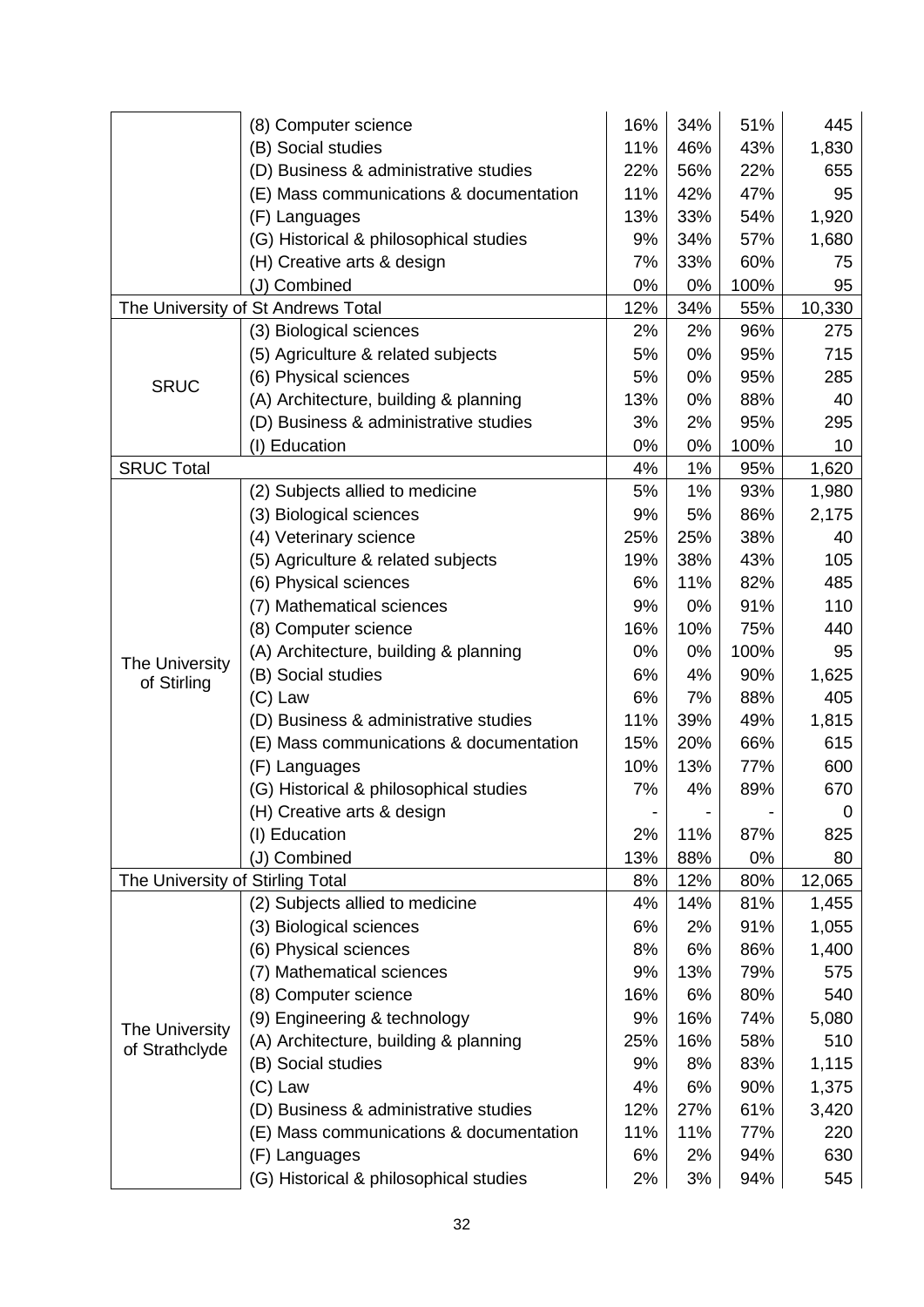|                                | (H) Creative arts & design                    | 0%  | 0%  | 88%  | 40      |
|--------------------------------|-----------------------------------------------|-----|-----|------|---------|
|                                | (I) Education                                 | 2%  | 1%  | 97%  | 3,085   |
|                                | (J) Combined                                  | 0%  | 0%  | 100% | 1,915   |
|                                | The University of Strathclyde Total           | 7%  | 11% | 82%  | 22,955  |
|                                | (1) Medicine & dentistry                      | 0%  | 0%  | 89%  | 45      |
|                                | (2) Subjects allied to medicine               | 0%  | 0%  | 100% | 270     |
|                                | (3) Biological sciences                       | 2%  | 0%  | 98%  | 650     |
|                                | (5) Agriculture & related subjects            | 4%  | 4%  | 90%  | 255     |
|                                | (6) Physical sciences                         | 11% | 2%  | 88%  | 280     |
|                                | (8) Computer science                          | 1%  | 0%  | 99%  | 465     |
|                                | (9) Engineering & technology                  | 2%  | 3%  | 95%  | 970     |
| University of<br>the Highlands | (A) Architecture, building & planning         | 0%  | 0%  | 100% | 280     |
| and Islands                    | (B) Social studies                            | 1%  | 0%  | 99%  | 1,160   |
|                                | $(C)$ Law                                     | 0%  | 0%  | 100% | 30      |
|                                | (D) Business & administrative studies         | 2%  | 1%  | 97%  | 1,640   |
|                                | (E) Mass communications & documentation       | 0%  | 0%  | 100% | 10      |
|                                | (F) Languages                                 | 4%  | 3%  | 91%  | 340     |
|                                | (G) Historical & philosophical studies        | 3%  | 3%  | 95%  | 590     |
|                                | (H) Creative arts & design                    | 5%  | 1%  | 95%  | 875     |
|                                | (I) Education                                 | 1%  | 1%  | 99%  | 860     |
|                                | University of the Highlands and Islands Total | 2%  | 1%  | 97%  | 8,720   |
|                                | (2) Subjects allied to medicine               | 1%  | 1%  | 98%  | 4,345   |
|                                | (3) Biological sciences                       | 4%  | 1%  | 95%  | 1,420   |
|                                | (6) Physical sciences                         | 8%  | 5%  | 87%  | 315     |
|                                | (8) Computer science                          | 6%  | 6%  | 88%  | 1,240   |
|                                | (9) Engineering & technology                  | 6%  | 6%  | 88%  | 715     |
| The University                 | (B) Social studies                            | 1%  | 0%  | 99%  | 1,510   |
| of the West of                 | $(C)$ Law                                     | 1%  | 0%  | 99%  | 370     |
| Scotland                       | (D) Business & administrative studies         | 5%  | 22% | 73%  | 3,565   |
|                                | (E) Mass communications & documentation       | 9%  | 0%  | 89%  | 285     |
|                                | (F) Languages                                 | 0%  | 81% | 19%  | 80      |
|                                | (H) Creative arts & design                    | 6%  | 1%  | 93%  | 620     |
|                                | (I) Education                                 | 4%  | 3%  | 93%  | 1,300   |
|                                | (J) Combined                                  | 0%  | 3%  | 97%  | 180     |
|                                | The University of the West of Scotland Total  | 4%  | 7%  | 90%  | 15,955  |
| Total                          |                                               | 9%  | 13% | 78%  | 241,935 |

Source: HESA Data (SG Analysis)

Numbers have been rounded to the nearest 5. Percentages are based on rounded numbers.

"-" Has been suppressed for disclosure control.